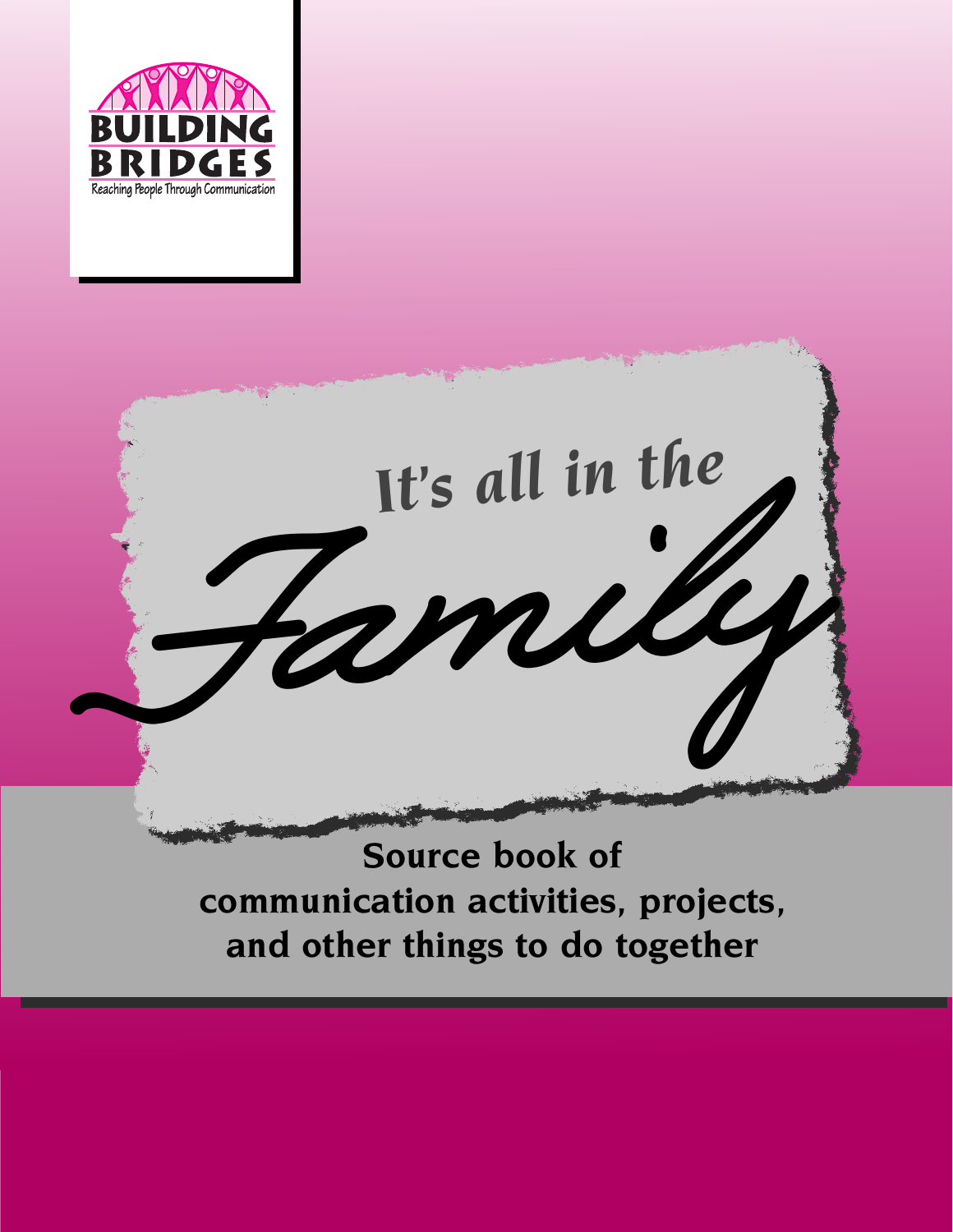## *Experiential Learning Model*

"Experiential learning" is what distinguishes 4-H Youth Development Education from many formal education methods. It involves providing opportunities for youth to practice what they are learning by sharing the experience, reflecting on its importance, connecting it to real life examples, and applying the knowledge that results to other situations.



Activities and learning experiences in this manual are designed with this model in mind. Your aim is to guide and support youth, and then help them reflect on what they have learned did and how it applies to other situations.

Throughout this process be sure to take time to discuss and talk things over by asking questions related to the experiential learning model. You'll find that the activities in the manual contain suggestions for discussion and application. In addition, here are some key questions for you to consider adapting for your family's use:

## *Key Questions*

#### Examples of **sharing** questions: (What happened?)

- What kinds of things did you discover when you did the activity?
- What was the hardest part? The easiest?
- What did you like about the activity? What didn't you like?

#### Examples of **processing** questions:

(What's important?)

- What do you think the activity taught you about communication?
- What's something important to keep in mind?

#### Examples of

**generalizing** questions: (So what?)

- What did you learn about yourself through the activity?
- Why is what you learned important for this family?
- How does this fit into other things that are happening to you outside the family?

## Examples of

**application** questions: (Now what?)

- What is something you have done differently because of what you've learned about communication?
- Describe a situation where the things you learned about communication came in handy.
- If you haven't had a chance to use what you have learned, can you think of a way you might be able to in the future?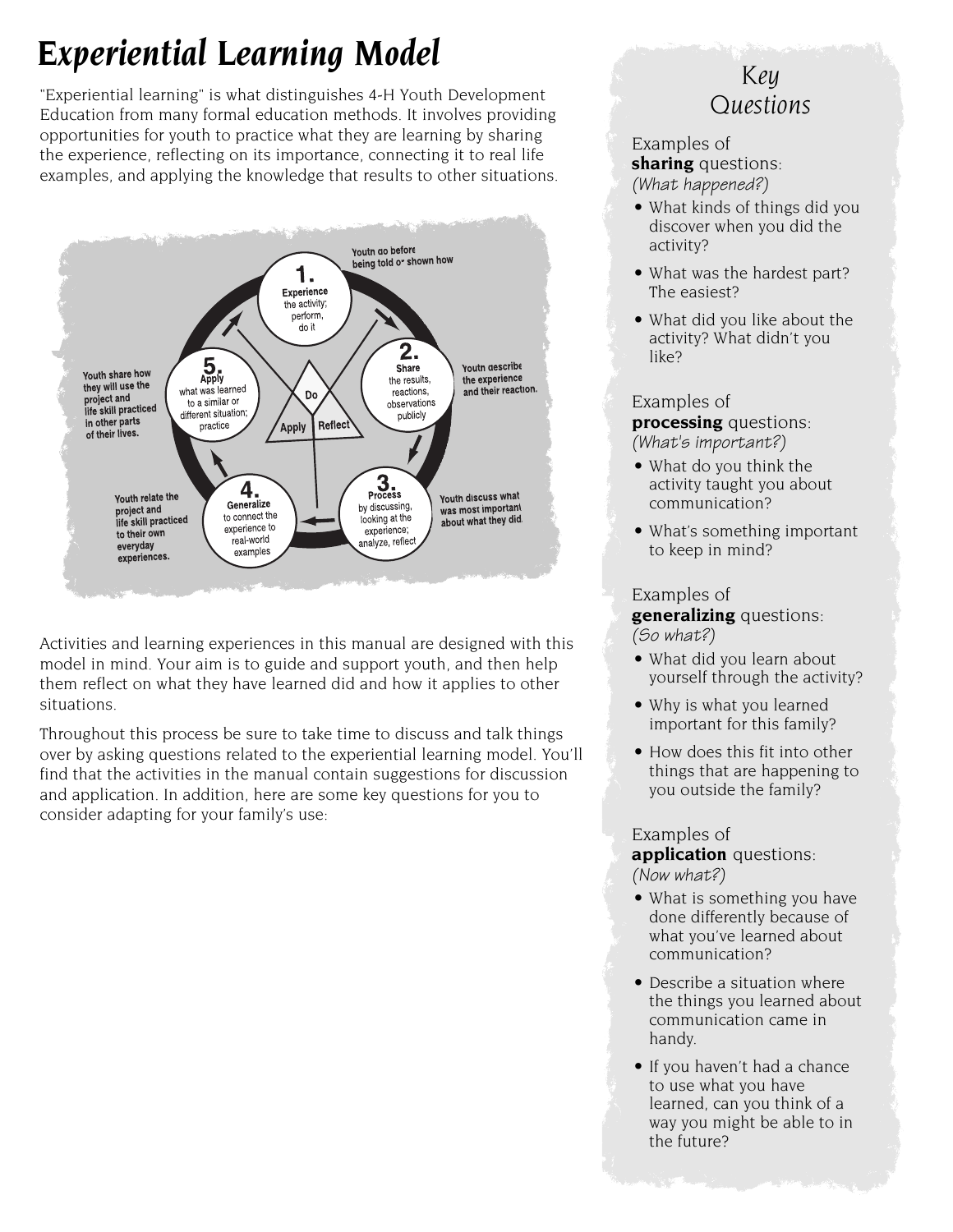



## *Note to Parents:*

**This manual is part of the 4-H Youth Development Building**<br>Bridges: Reaching People Through Communication<br>program. It's been specifically developed for families because<br>of the crucial role parents play in helping their so Bridges: Reaching People Through Communication *program. It's been specifically developed for families because of the crucial role parents play in helping their sons and daughters develop communication skills.*

### *Communication as a Primary Life Skill*

In strong families people work to make the home a place of love and support. It means being able to respond to challenges, discuss needs and concerns, and express love and appreciation for one another. None of these things happen automatically. Good communication skills are essential. The activities and suggestions in this booklet can get people started.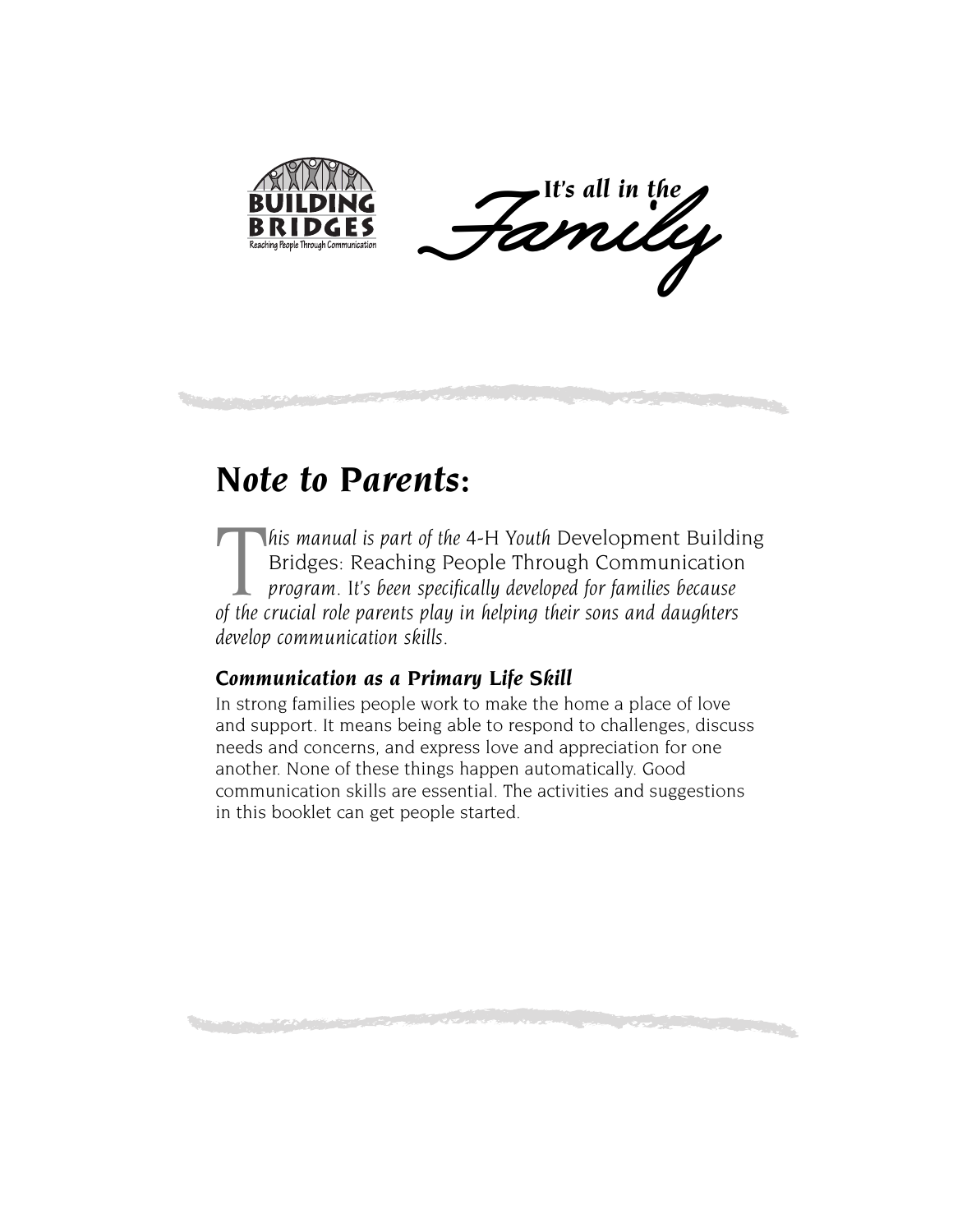## **Acknowledgments**

### **Writers:**

Trisha Day, University of Wisconsin– Extension 4-H Youth Development Programs

Greg Lampe, University of Wisconsin– Rock County, Dept. of Communication & Theatre Arts

#### **Editor:**

Wayne Brabender, University of Wisconsin– Extension 4-H Youth Development Programs

## **Design and Production:**

Liz Kasper, Northern Design Group

Special thanks to the following individuals for providing valuable feedback and suggestions during the development of these materials:

Kathi Vos Sara Loppnow Julie Ladwig Jennifer Kesselhon Sara Jean Beach Liz Matzke Jenny Freeman Andy Koffman Marilyn Surprise Nancy Herbison Louise Robson Irene Bakken Jeri Bezio Sandy Rau Marcia Spaulding

Theresa Wimann Nancy Franz Debbie Moellendorf Sue Pleskac Rene Mehlberg Chuck Prissel Kandi O'Neil Deb Ivey Holly Kanengeiter-Brown Annette Bjorklund Jennifer Tabke Steve Wagoner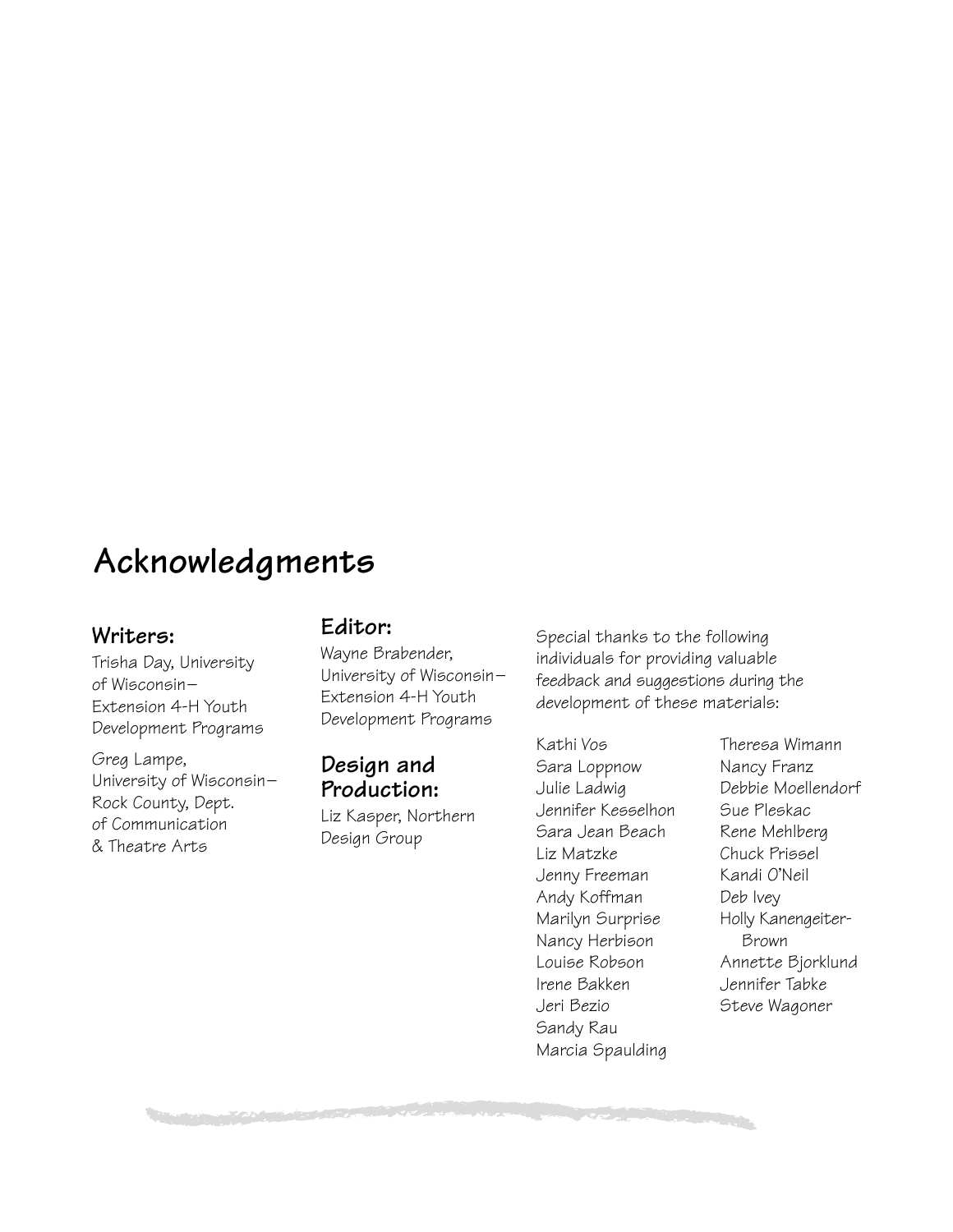



*Loday's families are busier than ever. Even in the most efficient and organized households, there's always something else that needs to be done. It wears people down, drains their energy and gets in the way of things that are really much more important. Perhaps the worst thing about being so busy is that it can keep people from enjoying the pleasures and satisfactions of family life.*

*On the other hand, many busy parents know the amount of time families spend together isn't as important as what happens during that time. That's why communication is so important. It's a crucial ingredient in creating strong and supportive family relationships.*

*This booklet is full of information, tips and games for families who understand the importance of good communication.*

## *Table of Contents*

| There's something I've been | 16 |
|-----------------------------|----|
|                             |    |
|                             |    |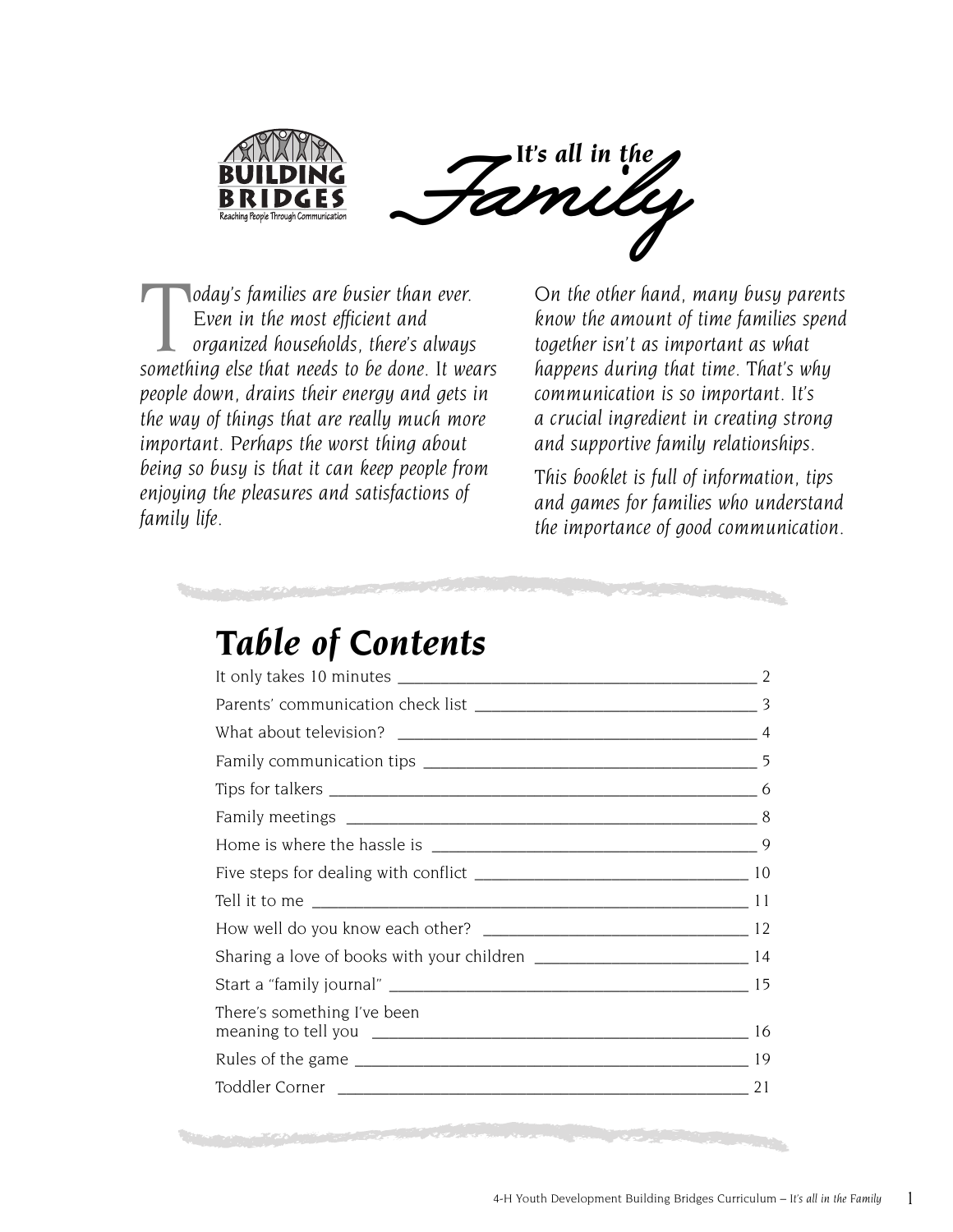## **It only takes 10 minutes**

**The law is a continuum of a busy day to pay closer**<br>attention to the people in your family can make a big<br>difference in the long run. When you consider where the<br>rest of your time gets spent, ten minutes doesn't seem like *attention to the people in your family can make a big difference in the long run. When you consider where the rest of your time gets spent, ten minutes doesn't seem like a lot.*

Consider making an inventory of what people in your family do with their time—homework and extracurricular school projects; sports events; music lessons; 4-H activities; church involvement; community and volunteer responsibilities; and other commitments. Look for times everyone is likely to be home. If there are none, it could be a sign it's time to take a look at priorities.

Sparing just 10 minutes for someone in your family really isn't too much to ask. In fact it just might turn out to be the best 10 minutes of the day.

Here are three short conversation games that can easily fit into a 10-minute block of time:

# **Betcha Didn't**

**Know** Take turns telling about something that happened recently that the others<br>probably know nothing about<br>probably know nothing and did<br>it could be silly. ("I betcha did<br>know that I'm wearing purple probably know nothing about. It could be silly. ("I betcha didn't *underpants today.*") Or it could be a little more serious. (*"I betcha didn't know that last night I dreamed there was a new baby in our family.*")

## **Pillow Talk**

Use bed time to spend a few minutes reviewing the highs and the lows of the day by taking turns completing the following: "*If I could repeat this day all over again, one thing I'd definitely want to change about it would be…and one thing I wouldn't change would be….*"

## **Best/Worst**

Take turns telling each other one of the best things and one of the worst things that's happened in the past few days. (Or describe one of the funniest and one of the saddest things, or one of the most exciting and one of the most boring things.)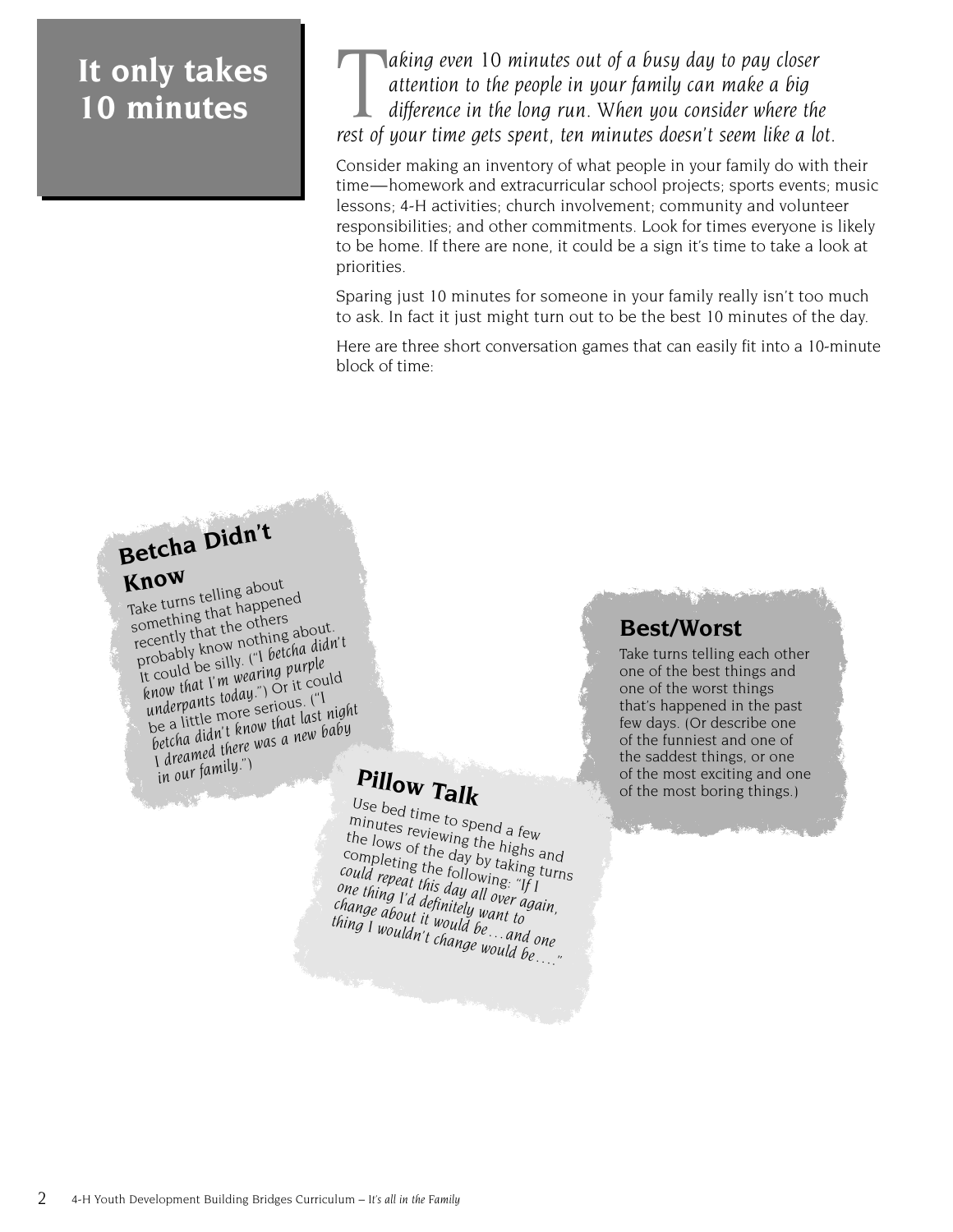I t takes determination and energy for parents to deal with the<br>"busy-ness" that can clutter up their lives. It's worth the effort,<br>however, because taking time for your child is one of the best way<br>to build a supportive a *t takes determination and energy for parents to deal with the "busy-ness" that can clutter up their lives. It's worth the effort, however, because taking time for your child is one of the best ways to keep in mind:*

## **Parents communication checklist**

#### **Make sure your children know they have your love and support.**

Children need to know they are loved unconditionally—regardless of what they do or don't do. Even though you get angry and upset with them at times, make sure they know you love them anyway.

It's not enough to assume children know they are loved. They need to be told through your words and actions. Building warm and loving relationships is hard to do if the feelings they're based on never get expressed.

#### **Be available.**

**1**

**2**

**3**

Get in the habit of paying attention when your children need you. If they interrupt when you're busy, let them know when you'll be finished. For example, you might say, "*Honey, I want to hear about this, but I can't listen now because I've got to get these bills paid. I'll be done in about 15 minutes. Can we talk then?*"

Be alert to non-verbal clues and changes in mood or behavior. "*I've noticed you're just not your usual bouncy self today. Is everything ok*?"

#### **Listen.**

Sometimes children are afraid to talk because they assume they'll be criticized, yelled at, lectured or blamed for what they say. To really listen you've got to make an attempt to be open to what your child is trying to tell you.

#### **Share your values and opinions without preaching.**

**4**

**5**

Parents have the responsibility for helping children learn what's right and wrong. But preaching and lecturing about these things usually doesn't work. Instead, use movies, TV programs and ads, and things that happen at school and in the community as "teachable moments" for talking about the way you feel.

#### **Work with your child to establish clear limits and guidelines for behavior.**

Children need clear and consistent messages about what's appropriate and not appropriate. It's not fair to assume they'll figure out these things all on their own.

Instead, be sure to talk with them about what's expected when it comes to homework, social activities, telephone and television use, household chores and other issues.

## **Take time to enjoy the relationship you have with your child. 6**

Your life will always be full of things that need to be done. But your children will grow up all too quickly. It will be a shame if all you have to remember of their childhood years is how busy you were.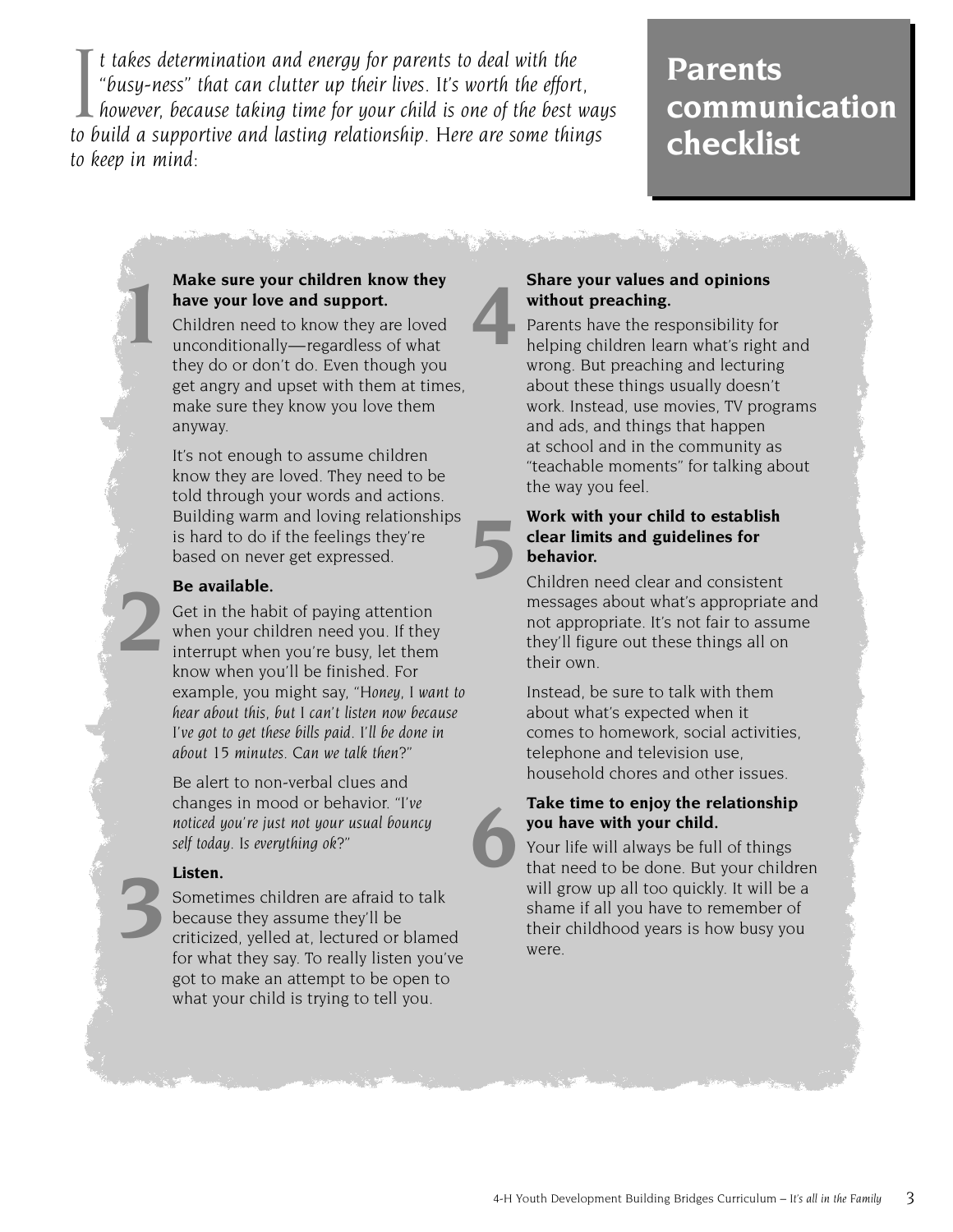## **What about television?**

I *n typical American homes the TV set is blaring for seven hours a day. That's a pretty big chunk of a family's time. Here are a few ideas for correcting the situation without getting rid of your TV set.*

- Decide how many hours your children can spend watching television. (This is important for adults as well!)
- Be selective about what you watch. Don't even switch on the set unless there is something you've picked out in advance. Make a project of trying to see how many hours each day you can keep the TV set turned off.
- Look for programs that relate to things family members find most interesting (projects, hobbies, activities, etc.).
- If your family has more than one TV, consider designating some "TV-free zones" in your home—comfortable places to read, talk and listen to one another, without the interruption of television set.
- Finding times to turn off the TV is like giving your family a gift of a few extra hours each day. It can give you a chance to get at some of those other things that never seem to fit into your busy schedule.

Caution

A heavy-handed approach to selective TV viewing probably won't get you very far. Kids resent overly rigid rules and policies and often find ways to get around them. For example, ordering a child to turn off the TV and pick up a boo<sup>k</sup> instead isn't the best way to drum up enthusiasm for reading!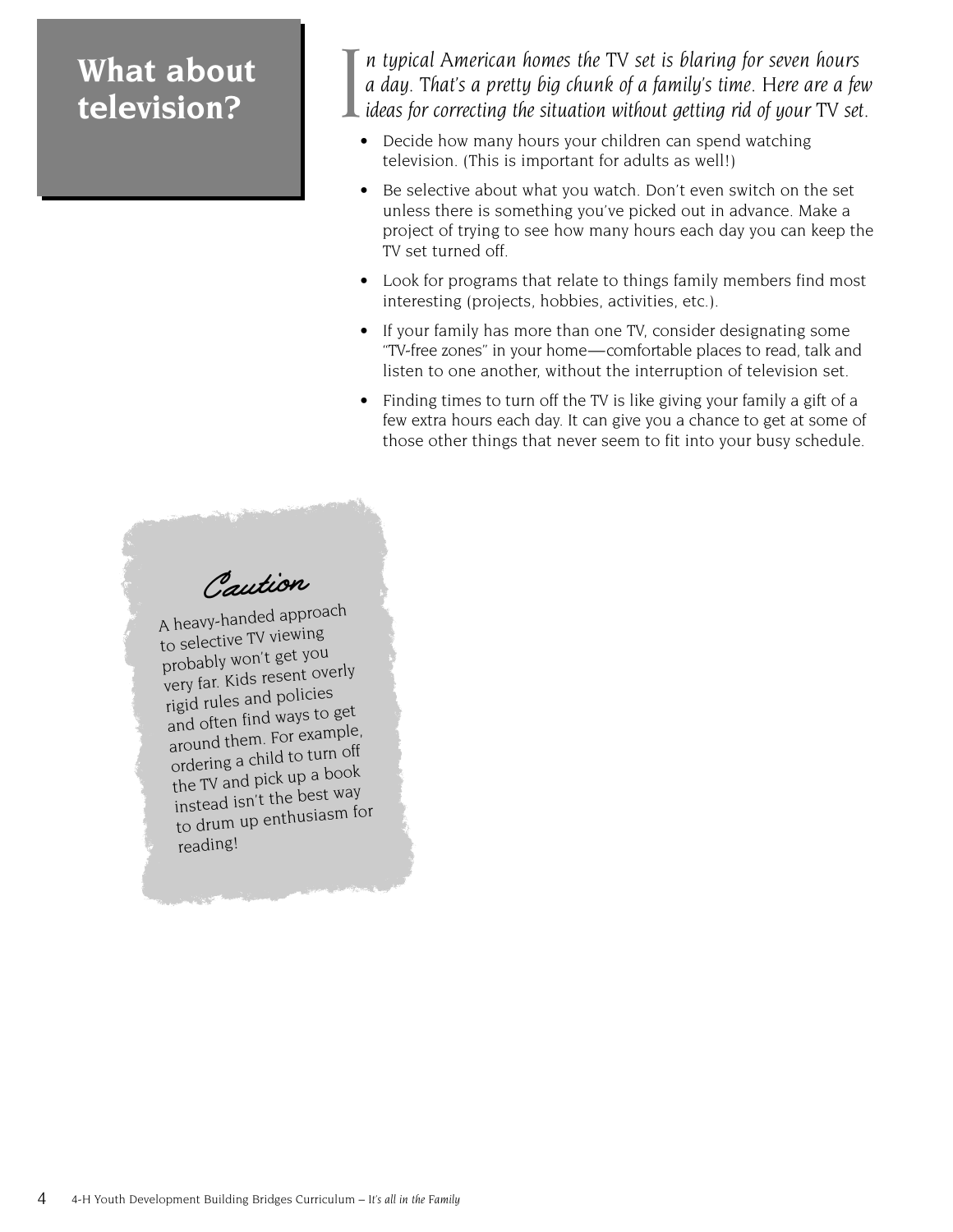**Ware the mean is communicating, most people would**<br>much rather do the talking than the listening. Good<br>listening attentively. Here are some things to keep in mind about *much rather do the talking than the listening. Good communication means talking clearly. It also means listening attentively. Here are some things to keep in mind about both.*

**Family communication tips**



Remember:

listening is one of the nicest things you can do for another person!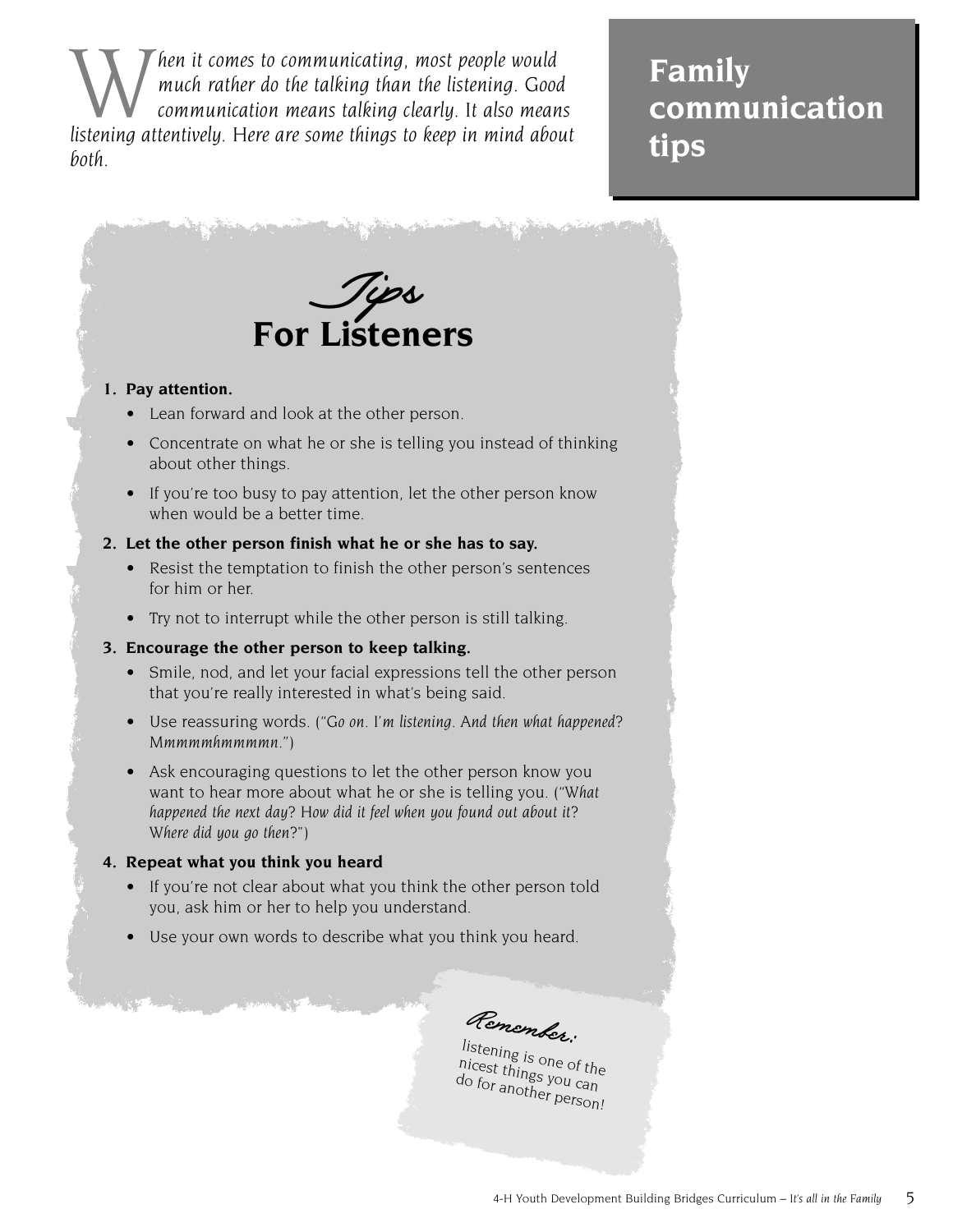

When you need to let someone know you're upset, try to avoid using the word "you." It often puts the other person on the defensive and can lead to an argument. Other words to avoid are "never" and "always." There's a better way to get your point across. Can you tell the difference between the following statements:

- *"You get out of doing the dishes every night and I always get stuck having to do them. It's not fair. You never have to do anything around here."*
- *" I think we need to take turns doing the dishes because it's not fair the same person gets stuck doing all the work."*

#### **Here's how "I-Messages" can help you get your point across without blaming, criticizing or putting down the person to whom you're talking:**

- Start with the word "**I**"
- *I.....*

"I

• Add **what** you are thinking, feeling, needing or wanting: "think we need to take turns doing the dishes each night"

*.... think (or feel)*

think we need to take turns doing the dishes each night

• Explain **why** without being argumentative or critical: "because it's not fair the same person gets stuck doing all the work."

because it's not fair the same person gets stuck doing all the work."

Remember:

*.... because*

**What** you say isn't the only way you communicate. Your tone of voice (especially if it's sarcastic) speaks loudly. And so do your gestures and facial expressions.

**Refusing to talk** is trying to communicate with when someone you is a childish way of telling<br>him or her you aren't willing<br>cooperate him or her you aren't willing<br>cooperate.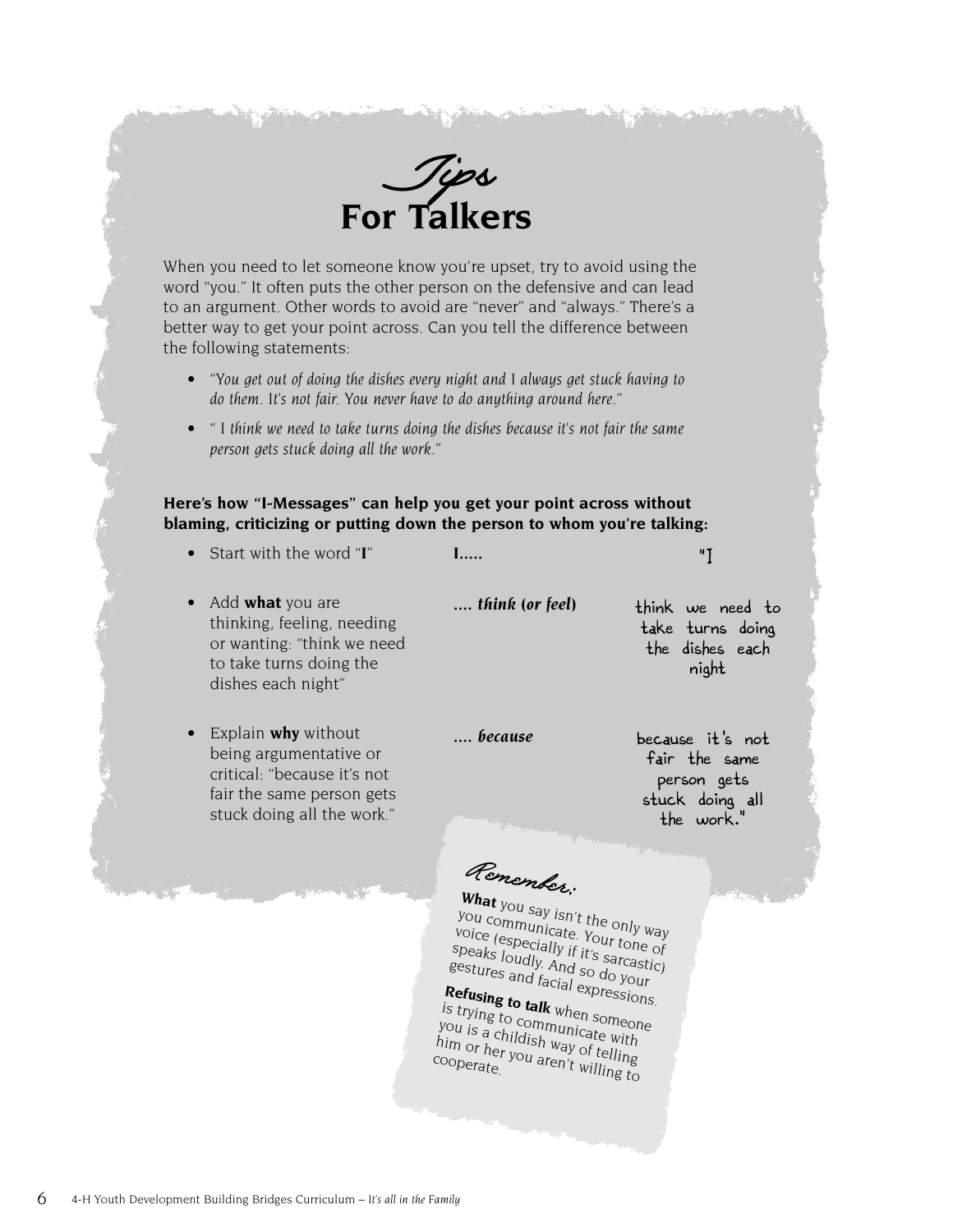#### **Message box**

It's important for family members to be able to let one another know how they feel about things. But arguing, fighting and saying mean things doesn't help. A better way is to be honest about feelings without blaming them on other people.

- **1.** Turn an old shoe box into a "message box."
- **2.** Keep a supply of paper and envelopes close by.
- **3.** Review the "I-Message" method (see p. 6).
- **4.** Encourage family members to write "I-messages" explaining how they feel about things that are upsetting them. If they want to talk about it a little more they can put that in the note too.

Family members can check the message box regularly but may only read notes that have been addressed to them personally. You might want to have the family make up a penalty for breaking the rules. For example, anyone who reads somebody else's note has to do a chore for that person.

Make sure everyone knows that it's against the rules to write notes that blame or criticize the another person.

#### **Examples:**

Dear Mom,

I feel angry when people barge into my room without knocking first because I need my privacy. Could we get together and talk about this?

Love, Samantha

Dear Jody, feel hurt when get teased about being the baby of the Family because it<br>makes me wish I makes me could run away and live somewhere else.

Your brother, Kyle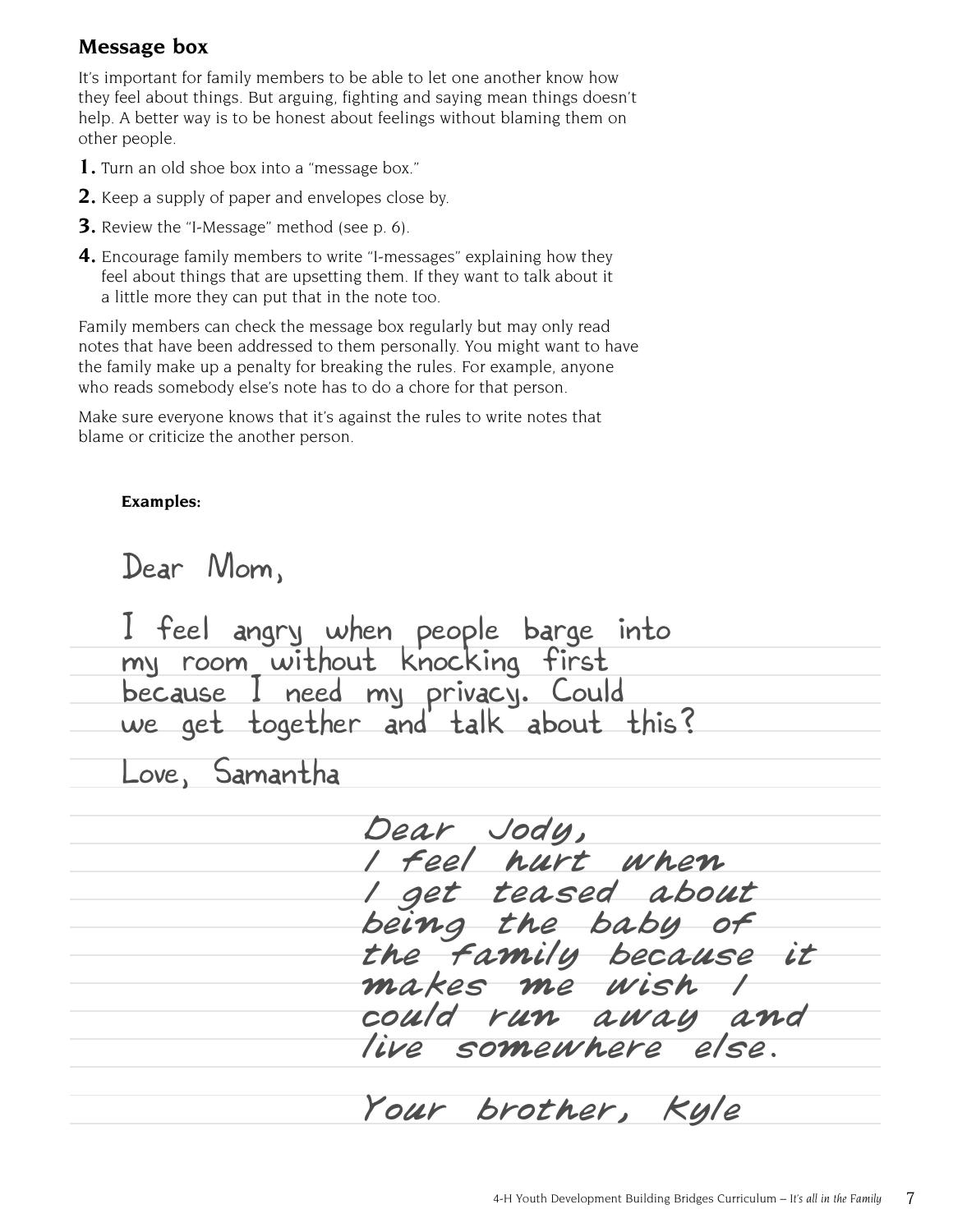## **Family meetings**

**Cheduling periodic meetings can help a family keep things**<br>running efficiently. It's a good way to make sure everyone<br>gets to share ideas, feelings, concerns, and suggestions. *running efficiently. It's a good way to make sure everyone gets to share ideas, feelings, concerns, and suggestions.*

Don't wait until there's a problem before calling a family meeting. Why not start a new tradition and plan monthly family meetings that everyone will look forward to instead of dread? The trick is to make them fun. Here are some possibilities:

**2 1** Encourage everyone to suggest topics that need to be discussed and then let family members take turns being in charge of running the meeting.

Ask for a volunteer to be "secretary" to take minutes so they can be read at the next meeting. (Keep minutes from your meetings in a notebook for future reference.)

Don't let a meeting drag on and on. In general, it should be no shorter than 15 minutes and no longer than one hour.

Make sure the meeting includes a chance to recognize positive things. Consider having each family member take turns mentioning something nice about whoever is sitting on either side of him or her. Or end the meeting with a list of all the things that have happened recently for which the family is grateful.

Family meetings need to be run smoothly and efficiently. Everyone deserves a chance to be heard and that often means reminding others not to interrupt. Ground rules are important.

**3**

**4**

Ground Rules **For Family Meetings** The secret of successful family meetings has to do with creating an opportunity for people to express what's on their mind without having to worry about what someone else will say. Make sure everyone agrees to the following: 1. Only one person talks at a time. 2. Persons should try to follow the I-Message approach (p. 6) when expressing feelings or concerns. 3. Family members agree to listen carefully and ask questions courteously if they don't understand what's being said. 4. Family members must refrain from criticizing or insulting one another. 5. No fair making fun of what someone else has Hint: Family members should be excused from attendance if they don't want to come—but they need to know that important decisions might be made in their absence.

Remember: The key to successful family meetings is fun. That's why it's important to follow the "business" portion of the meeting with something enjoyable to do—a picnic, a special family game, or a video movie for the whole family.

said.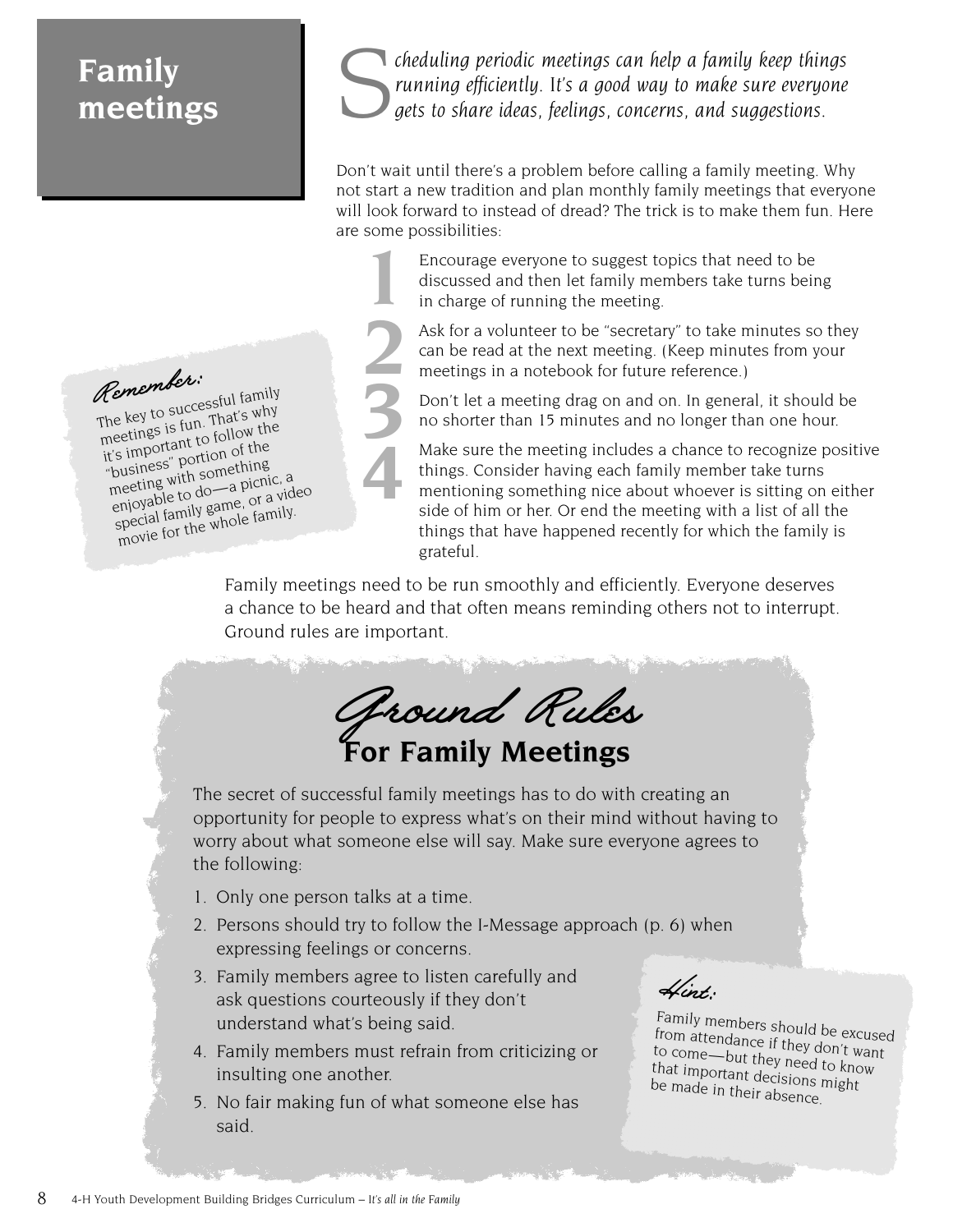onflict happens in every family. The important thing<br>is knowing what to do with the tensions, stresses, and<br>that can make family life a challenge. Strong commu.<br>skills can really make a difference. The following suggestion *is knowing what to do with the tensions, stresses, and hassles that can make family life a challenge. Strong communication skills can really make a difference. The following suggestions can help:*

#### **1. Choose a neutral time for those who are involved to get together to discuss the problem.**

It's hard to talk things over with someone who's in a bad mood, or when strong emotions are involved. It's better for the parties involved to choose a time to get together later—after they've had a chance to cool down.

#### **2. Find a time and a place where you won't be distracted.**

Talking through problems takes concentration. People have a hard time paying attention if they're in a hurry or if they're constantly being bothered by other things—like the telephone, television or other interruptions.

#### **3. Set some ground rules.**

It's important for people to know that the reason for getting together is not to find someone to blame for the problem, but rather to work together to figure out what to do about it. That can only happen if everyone understands it's okay to disagree with someone else, but it's not okay to insult, criticize or berate a person because of what he or she has said.

#### **4. Use the five-step process on the next page to discuss the problem and collaborate on a solution.**

Remember that listening is as important as talking. Using I-messages to help you frame what's on your mind can make it easier for other people to listen to what you're saying.

#### **5. Be willing to call a halt to the discussion if necessary.**

Sometimes, despite your best efforts you may find that nothing seems to be helping. Instead of going over and over the same discussion, take a time out and agree to return later to try again.

Consider talking to a trusted friend to gain a fresh perspective. If the problem persists, the wisest course of action could be to enlist the help of a professional who is trained in dealing with these kinds of issues.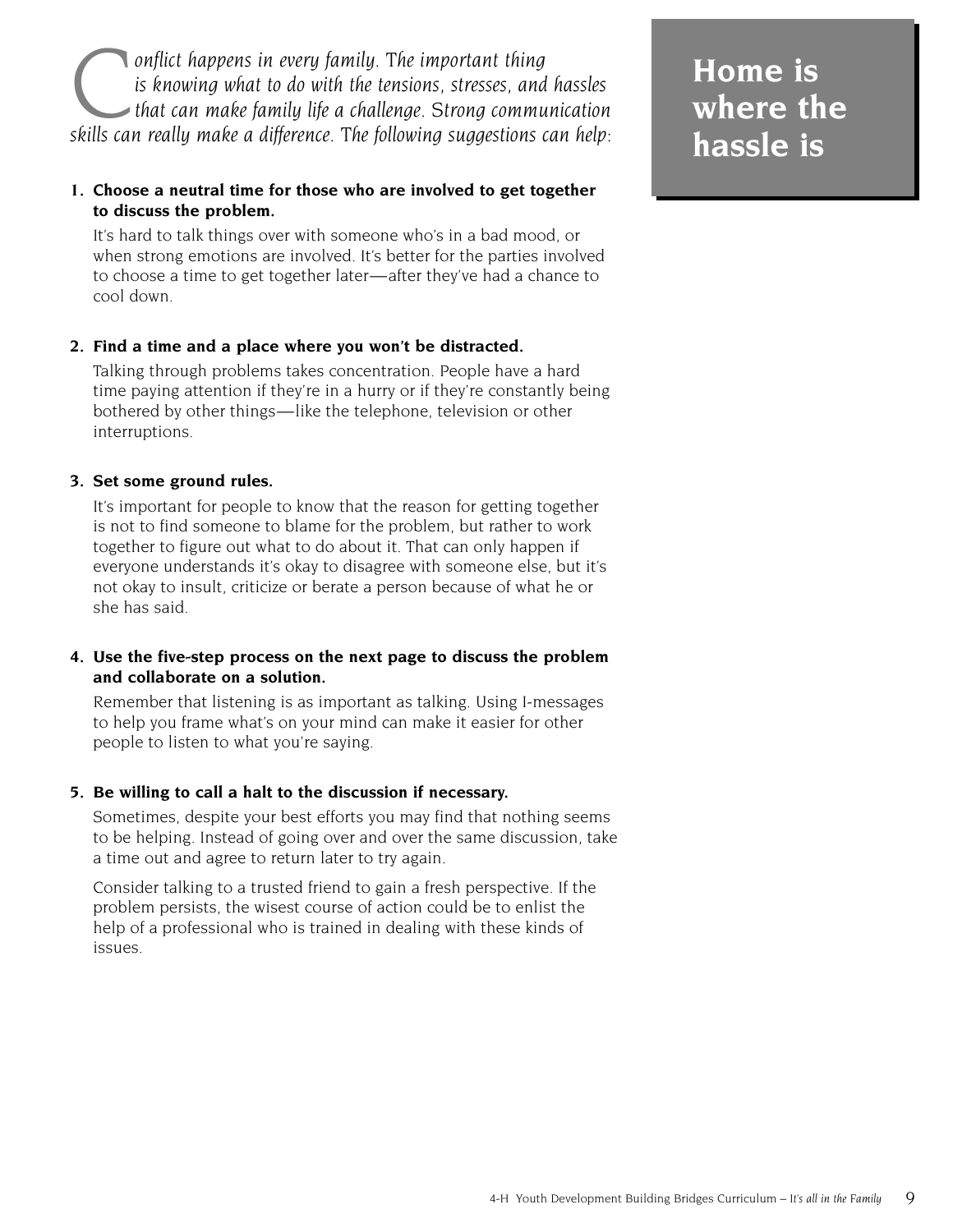## **Five steps for dealing with conflict**

## **Step One:**

#### *Identify the problem.*

**11 Step One:**<br> **1**<br>**1** Focus on one specific problem, rather than to try to tackle a number of different things all at once.

#### **Example:**

the kitc The problem is the kitchen always seems to be a mess.

## **Step Two:**

#### *Give each person a chance to say something about the problem.*

Listen as each person describes his or her frustrations or concerns. Try not to judge, criticize or become defensive about what you hear. Keep the focus on describing things about the problem rather than blaming specific people for causing it.

#### **Examples:**

"I get upset when I come home from work and find dirty dishes stacked up all over the place."

o do m<br>'s alway<br>, "I hate trying to do my homework at the kitchen table because it's always full of junk."

## **Step Three:**

#### *Work together to brainstorm different ways to deal with the problem.*

**Step Inree:**<br>Work together to brainstorn<br>Have everyone list as man<br>people's suggestions with<br>criticize, insult or berate e<br>**Examples:** "We could take tu<br>dirty a dish, you where<br>the soff limits<br>homework."<br>**Step FOUI:**<br>Nego Have everyone list as many solutions as they can think of. Talk about people's suggestions with an open mind—it's against the rules to criticize, insult or berate each other's ideas.

#### **Examples:**

**4** "We could take turns doing dishes every night. If you dirty a dish, you wash it and put it away. The kitchen table is off limits for anything except meals and doing homework."

## **Step Four:**

*Negotiate a solution.*

**5** to make<br>**5** will be Choose the suggestions that seem most practical and fair. Decide what needs to be done to make those suggestions work, including what the consequences will be for not cooperating.

## **Step Five:**

*Agree to try the plan for a specific period of time and then meet again to see if it's working.*

Make sure to agree on what to do in case people aren't satisfied with the way the plan is working.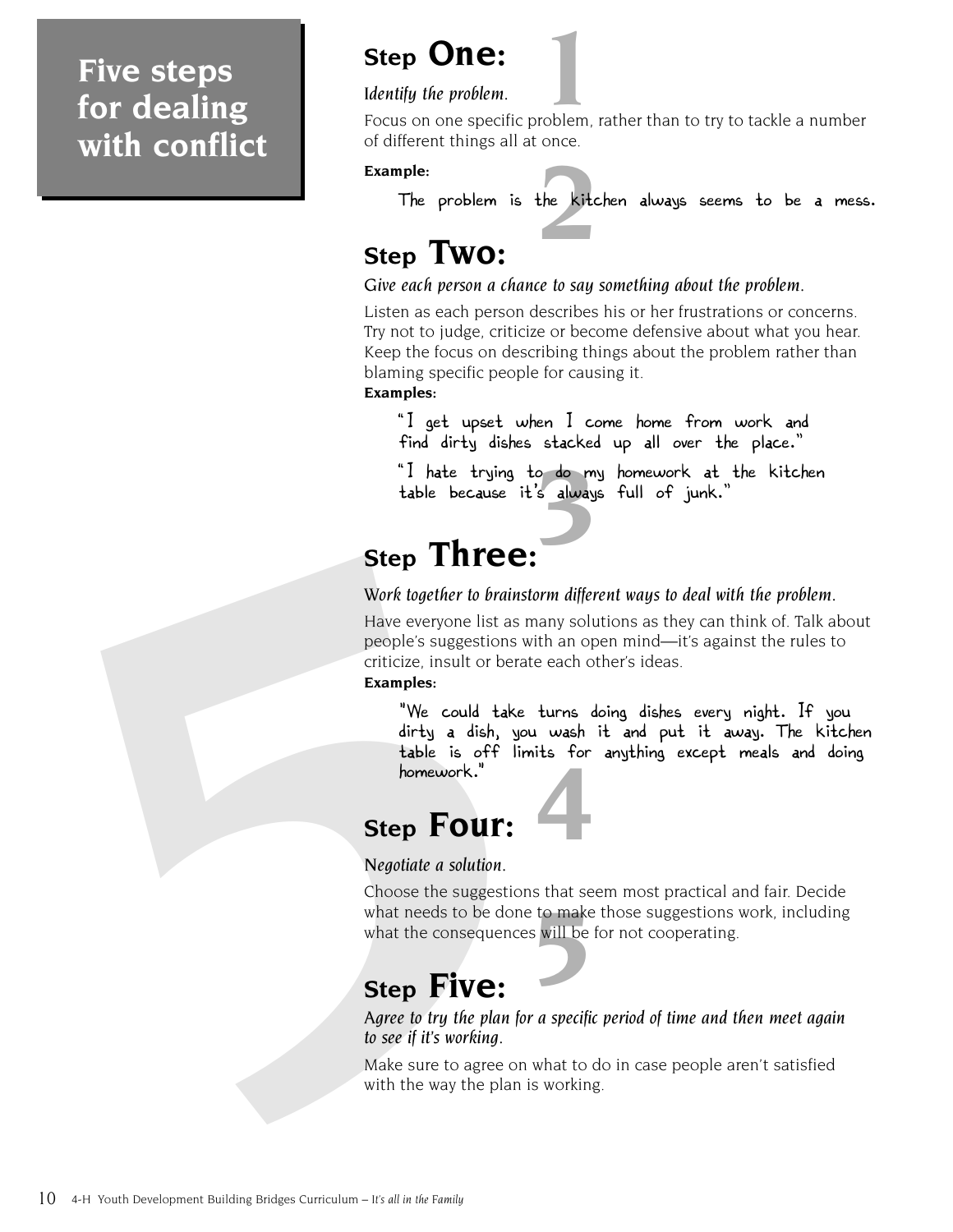**Here's a fun game for two family members**<br>to play whenever they have a few minutes<br>to be by themselves. *to play whenever they have a few minutes to be by themselves.*

## **Directions**

- 1. Decide how much time you have to play the game so that each person gets a chance to be the talker.
- 2. When it's the talker's turn, he or she gets to choose something from the "topics" list (or make up another one.) A good way to start talking is to begin with an "I-Message" (p. 6).
- 3. Meanwhile the other person must work very hard to pay attention and keep his or her partner talking. Remember to use the "Tips for listeners" on p.5.

## **Tell it to me**

Ground Rules **Talkers**

**Talkers**<br>No fair saying mean, insulting or critical things about the listener.

**Listeners** No fair making fun of what the speaker says—or telling him or her not to feel that<br>way.

#### **For kids:**

- 1. What is it like to be in your grade at school?
- 2. What do you think it will be like to be an adult?
- 3. Describe something you don't like about being your age.
- 4. Describe the things you like about living in this family.
- 5. Describe something you would like to be allowed to do and explain why you think you would be responsible enough to do it.
- 6. What would you do if you didn't have to go to school every day?

**For adults:**

1. What do you enjoy about being a parent?

Topics

- 2. What is it like having to get up and go to work every day?
- 3. Describe the kind of person you were when you were the same age as the person to whom you are talking.
- 4. Describe the toys you played with and what you did for fun when you were a child.
- 5. What do you remember about your grandparents?
- 6. What is something your parents taught you that has made a difference in your life?

#### **For anyone:**

- 1. Describe a time you were treated unfairly and how you felt about it.
- 2. Describe your most embarrassing moment.
- 3. What is something that happened recently that made you very happy?
- 4. What is something you're quite worried about?
- 5. Describe one of your most cherished possessions and how you would feel if you lost it.
- 6. What is something you are hoping will happen in the next year and why are you looking forward to it.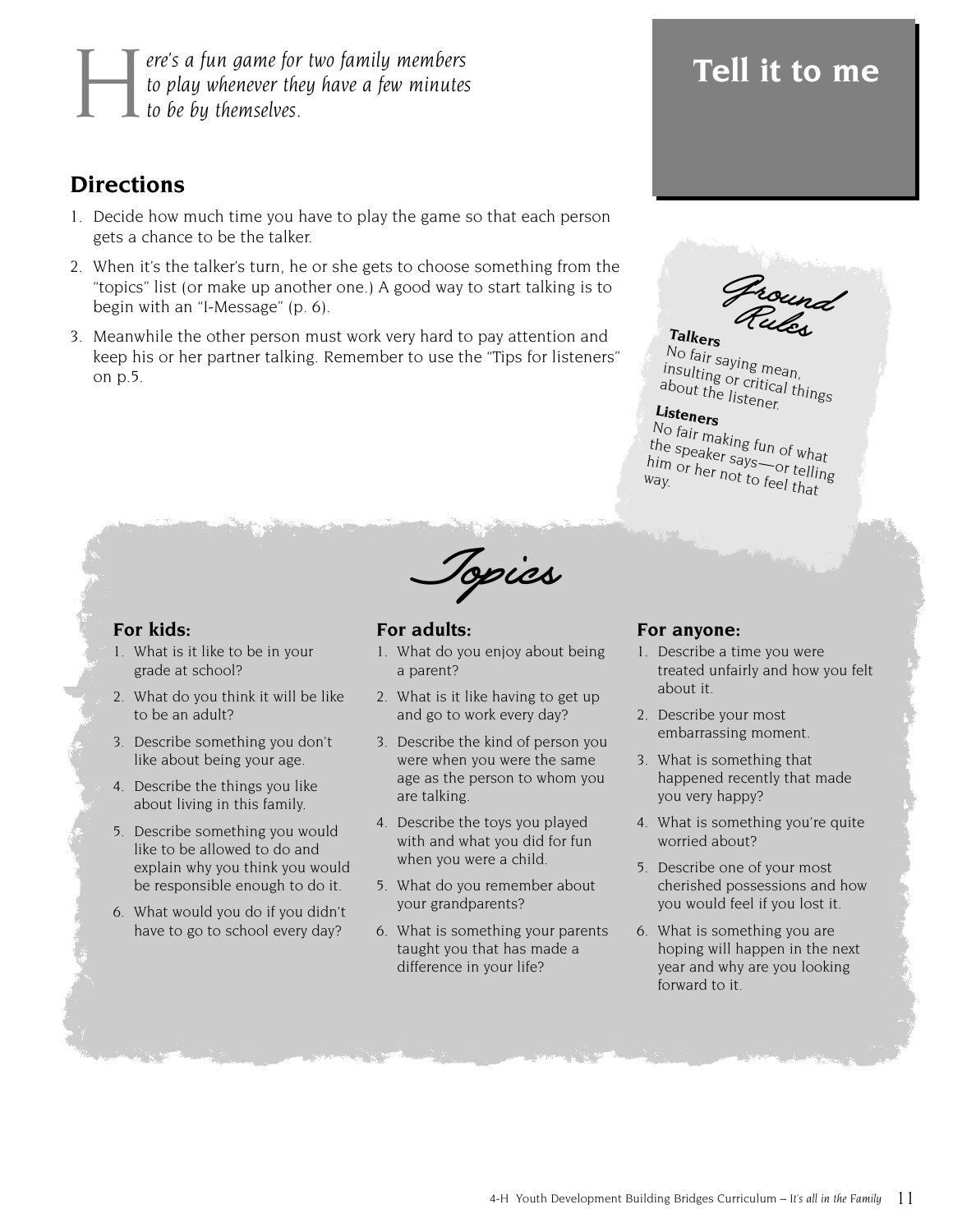## **How well do you know each other?**

**Supplies needed:** paper and pencils

**Amount of time:** 15–45 minutes depending on how many people play

**When to do it:** Anytime the family can be together for a little while



**C** *ne of the nice things about being a family is the chance* to discover what makes each person tick. Here's a fun way to find out some things about other family members. *to discover what makes each person tick. Here's a fun way to find out some things about other family members.*

## **Directions**

- 1. The person whose turn it is selects the appropriate list of questions (see next page) and reads them one by one to the other family members.
- 2. The other family members jot down their answers on a sheet of paper.
- 3. When everyone is finished have the person whose turn it is give everyone the correct answers to the questions.



- someone says is not allowed!<br>No fair bragging if you get mos 2. No fair bragging if you get most<br>of the answers right!<br>No fair bragging if you get most
- $3.$  No fair feeling bad if you get most<br>of the answers wrong!
- What was the most difficult question to answer? Why?
- Did any of the answers surprise you? Why?

## *Special ideas*

This game makes a great activity when the whole family is together for birthdays, holidays or family reunions. It's fun to find out things you never knew before about one another, and it can lead to some interesting discussions. For example, you might want to talk about why some questions were harder—or easier—to answer than others were. It's also fun to talk about why some of the answers came as a surprise to other family members.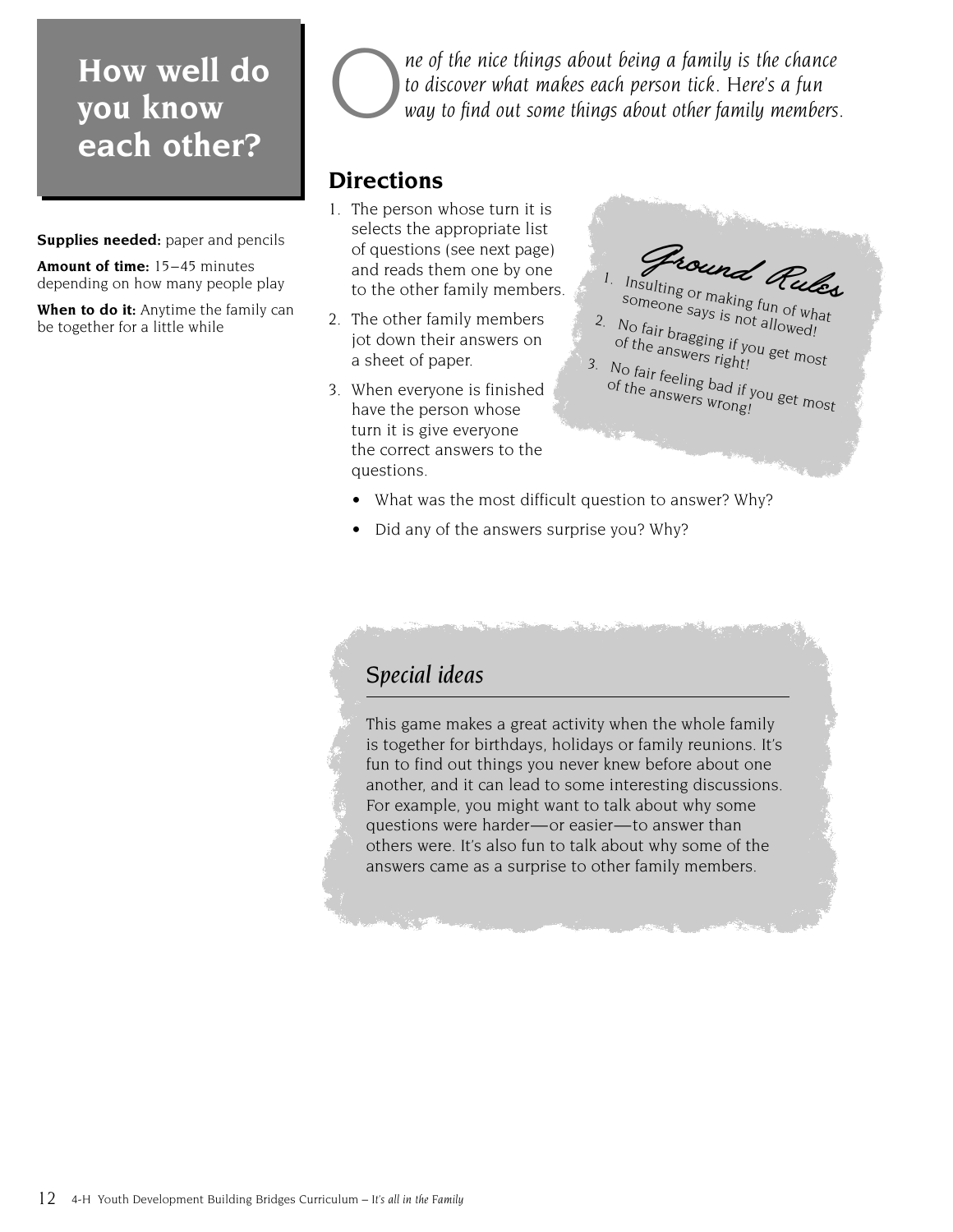## **Questions for kids to ask their parents or grandparents:**

#### **How well do you know me?**

- 1. Name one or two of my best friends:
- 2. What do I like to do in my spare time?
- 3. Name one of my favorite music groups or recording artists:
- 4. What is something I like to do on Friday nights?
- 5. Name a famous person I would probably love to meet:
- 6. What is something I've done that I'm really proud of?
- 7. Who is my favorite teacher?
- 8. Name something you do that really upsets me:
- 9. What do I want to be when I grow up?
- 10. If I won a \$100.00 gift certificate to a shopping mall, what would I probably spend it on?
- 11. What chore do I most dislike?
- 12. Where would I like to go for a vacation?
- 13. What has been my biggest disappointment this year?
- 14. What causes me the most stress?
- 15. What are some of my favorite foods?
- 16. If I were going away on a trip, what is one article of clothing I would definitely want to take along?
- 17. Name something I am looking forward to:
- 18. What is something I like about you?
- 19. What is something I would like to be able to do more often with you?
- 20. Make up a question of your own.

## **Questions for adults to ask their kids or spouses:**

#### **How well do you know me?**

- 1. Name one or two of my friends:
- 2. What do I like to do to relax?
- 3. Do I like to drink coffee (if so, do I use cream or sugar?)
- 4. Name my favorite football team and player:
- 5. Name a famous person I would probably love to meet:
- 6. What was my favorite subject in high school?
- 7. Did I have a nickname as a child? (If so, what was it?)
- 8. Name something you do that really upsets me:
- 9. What was one of my most enjoyable extracurricular activities in high school?
- 10. What is my favorite family occasion?
- 11. What chore do I most dislike having to do?
- 12. Where would I like to go for a vacation?
- 13. How old was I when I went on my first date?
- 14. What causes me the most stress?
- 15. Name a few of my favorite foods:
- 16. How old will I be on my next birthday?
- 17. Name something I am looking forward to:
- 18. What is something I think is really special about you?
- 19. What is something I would like to be able to do more often with you?
- 20. Make up a question of your own.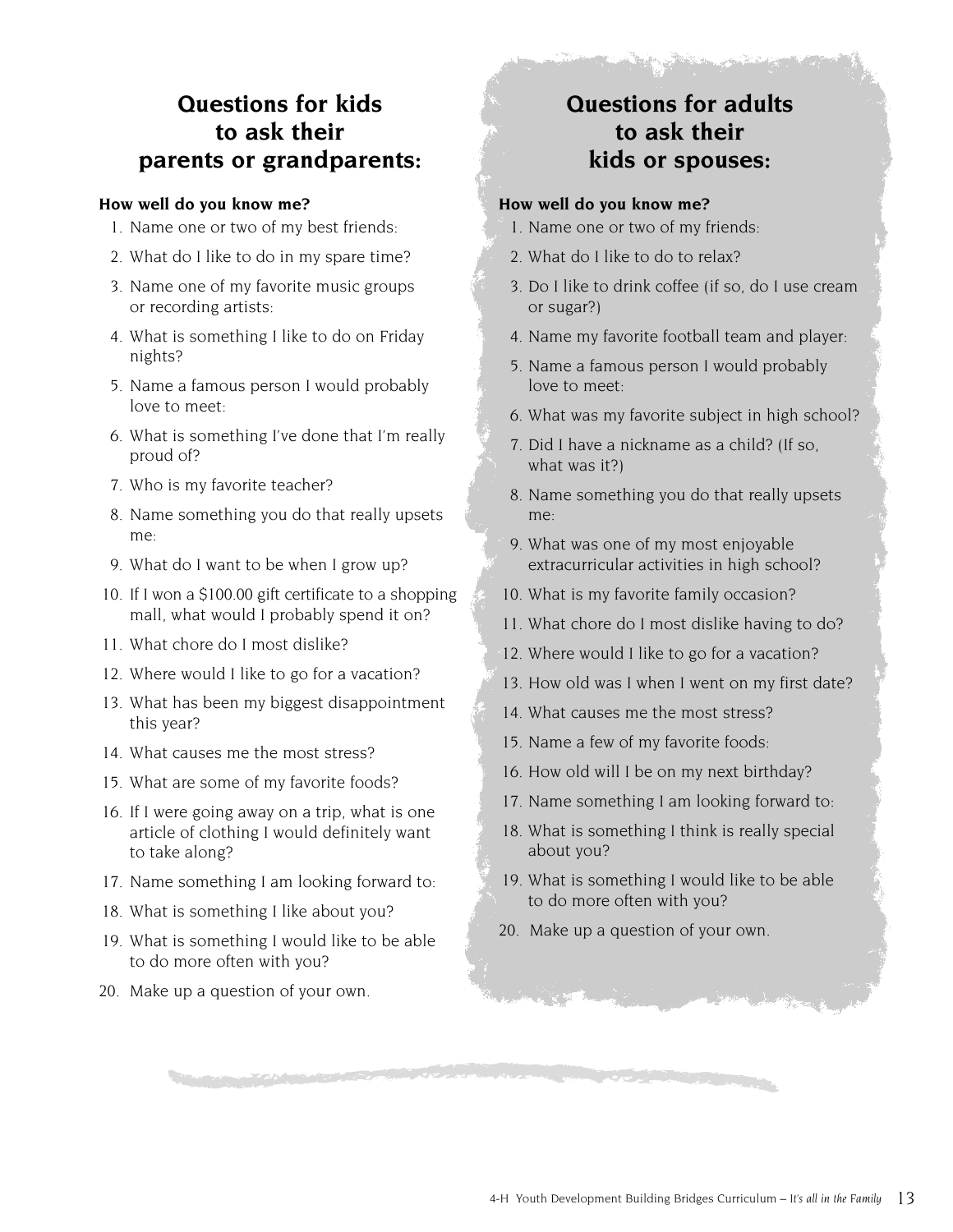## **Sharing a love of books with your children**

reading aloud is a great family activity because books<br>
can bring parents and children together in a special<br>
way. Appreciating a good book involves our minds and<br>
imaginations, and there's something warm and magical abou *can bring parents and children together in a special way. Appreciating a good book involves our minds and imaginations, and there's something warm and magical about reading aloud. Here are some read aloud tips for busy families:*

**2**

#### **Find out who's interested in reading aloud together and involve them in the decision about what to read. 1** Find the reduced to the reduced to the reduced to the reduced to the reduced to the reduced to the reduced to the reduced to the reduced to the reduced to the reduced to the reduced to the reduced to the reduced to the

- Explore a variety of books and styles of writing—adventure stories; biographies; travel writing; etc.
- If you need help, ask your librarian for recommendations.

# Give people a chance to share what they're thinking **or feeling about the book.**

- Guess what the book is going to be about, based on the title alone. Afterwards, find out if anyone can suggest
- a better title.<br>• As you read stop now and then to get reactions to the
- story or the characters. • Talk about what's happening in the book and things that
- happen in real life. How are the characters like you or different from you?
- At the end of the book, find out what people liked or disliked about it. Who were their favorite characters?
	- Should the story have ended differently?
- If necessary, remind everyone to respect one another's opinions. It's "off limits" to criticize or make fun o<sup>f</sup> someone else for what they have to say.

#### **Take advantage of the best times and places for reading.**

- Choose a comfortable place where you won't be interrupted or distracted. For many families bedtime is the perfect setting for a short reading session.
- Experiment with reading aloud when you're together in the car. If it works, take along a book on family outings and trips.
- Take a book along if you'll be together in a doctor or dentist's waiting room or even in a crowded airport.
- Try an outdoor setting—on a blanket under a tree, at the beach, around a campfire or in a treehouse.

# **Don't ignore the pictures and illustrations. 4**

- Guess what the book is going to be about by studying its cover. At the end of the book, vote on whether or not the artist did a good job of capturing the spirit or theme of the story.
- Watch for details or characters that appear again and again. Talk about why they were so important. Find out whether any of the illustrations reminded people of experiences, people or events in your own life.
- Ask family members what they would draw or paint if they were doing the artwork for the book. Suggest that they create their own illustrations.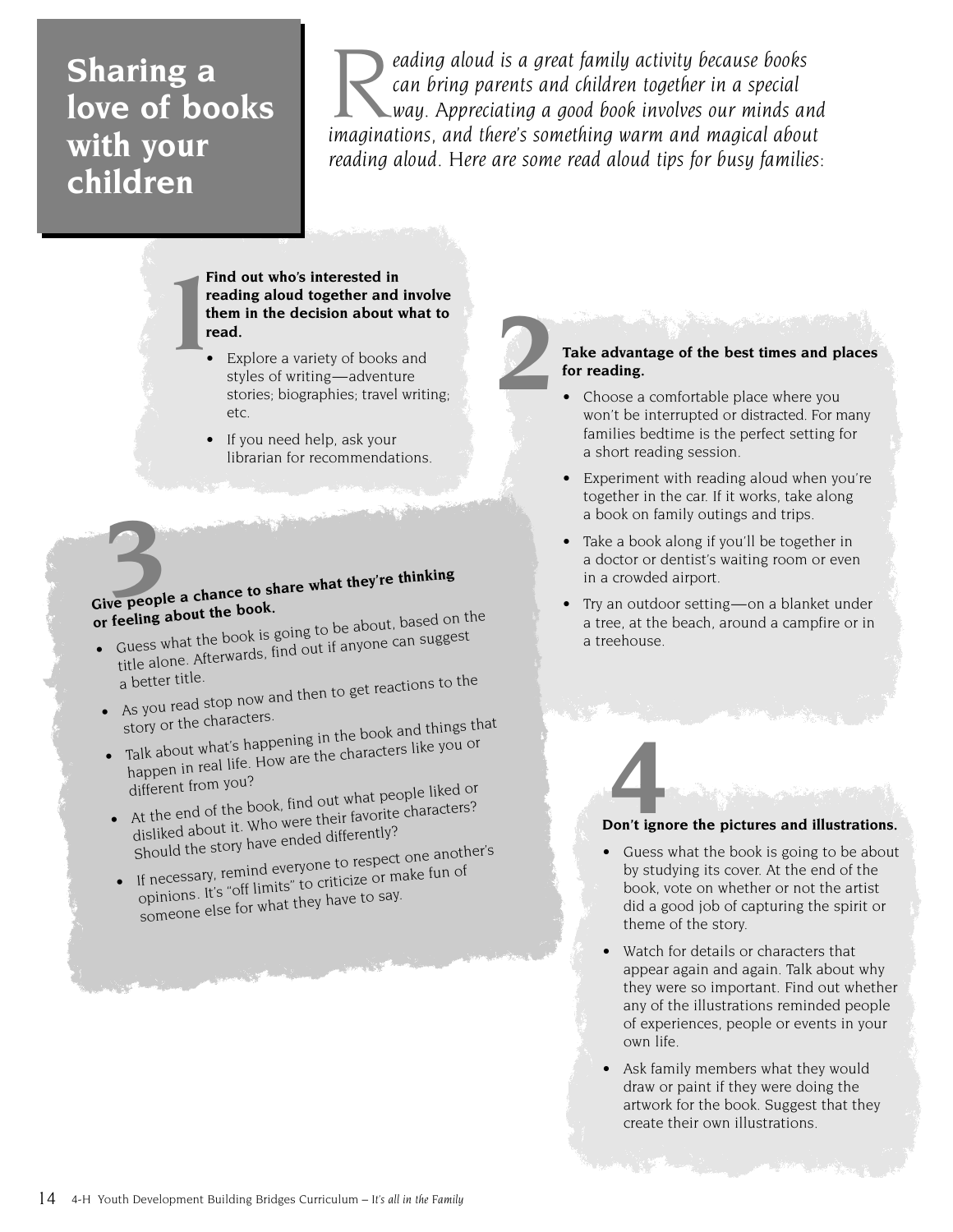**Many people record their experiences and describe their**<br>feelings and thoughts in private journals or diaries.<br>up with a history of things that have been important over the course *feelings and thoughts in private journals or diaries. Families can do the same thing. It's a great way to end of a lifetime.*

There is no one method for keeping a family journal. The best way is to create a system that suits your own individual family. For starters, here are some suggestions to consider:

- 1. Use a sturdy 8<sup>1</sup>/<sub>2</sub>" x 11" blank book with unlined pages so there's plenty of space for people to make entries.
- **2.** Keep the book in a central place where everyone will know where to find it.
- **3.** Discuss ground rules with family members regarding the use of rude and obscene language. Make sure everyone agrees not to write mean or hurtful things about each other. It should also be against the rules to make fun of or criticize what someone else has written.
- **4.** Young children, as well as artistically inclined family members, should be encouraged to add drawings and illustrations. It might also be worth including a photograph or two along the way.

## **Start a "family journal"**

Hint:

Don't be concerned if you can't get the entire family to participate in this activity. Even if there are only a few of you, it can still be a lot of fun to keep a common journal and take turns writing back and forth to each other

## **A Book of Special Events**

Some people record observations and feelings about special occasions and events that happen during the year. It's a chance to make sure the kinds of things that make these events so memorable will not be forgotten.

**Examples**: the birth of a baby, moving to a new house, getting a driver's license, the first day o<sup>f</sup> high school, confirmation or first communion, a new job, etc.

## **A Birthday Book**

In some families there's a special book that only gets used when someone has a birthday. It becomes customary for the birthday boy or girl to jot down a few thoughts about what it's like to be another year older.

## **Holiday Book**

Many families have a special book tucked away with their box of Christmas or holiday decorations. When it's time to get the box out, the book comes out too so family members can record special moments during the holiday season.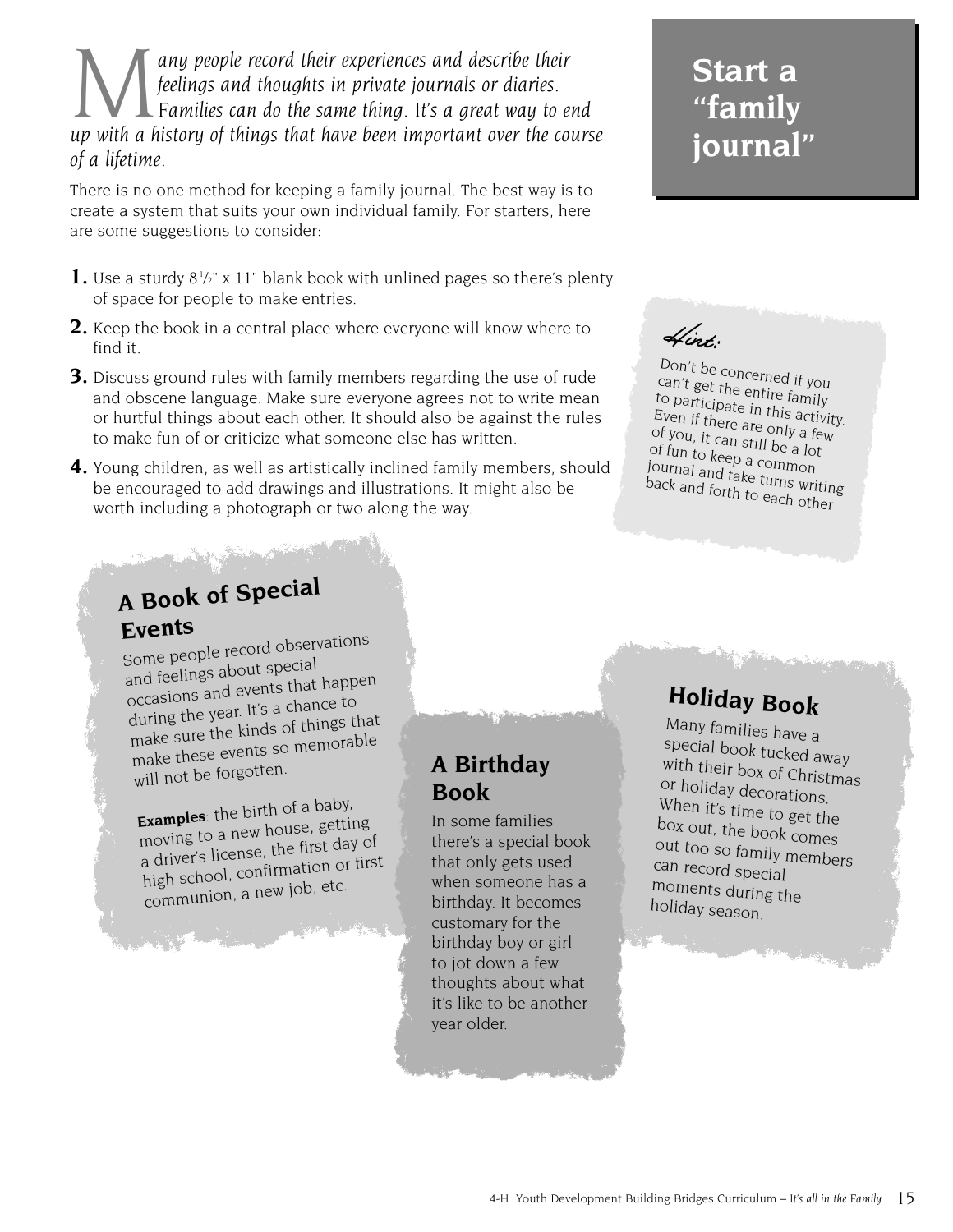## **There's something I've been meaning to tell you**

**People in families often take their feelings for one another for**<br>granted. It's easy to assume others know they're loved and<br>appreciated without having to be told. Sometimes family<br>members think it's corny or childish to *granted. It's easy to assume others know they're loved and appreciated without having to be told. Sometimes family Unfortunately, it's easier for some people to point out the things they don't like about one another than it is to say something positive and supportive.*

Children gain much of their self-worth from knowing they are loved and valued by the people who are most important in their lives. Parents and spouses need to know it too. In fact, knowing we are loved and valued for who we are is important for all of us. Here are some suggestions for expressing these kinds of things:

Wear a rubber<br>for one week. Give it a band loosely around your wrist snap each time you find yourself criticizing, nagging or complaining about another family member. Use it as a reminder to look for something positive to say instead.

et into the habit of saying, "Thank<br>
you." Gratitude needn't be reserved<br>
for special occasions or expressed<br>
to gifts and special **l** et into the habit of saying, "T*hank*<br>• you." Gratitude needn't be reserved solely in response to gifts and special favors. "*Thank you"* can be used in everyday situations too. Some people feel it's unnecessary to thank someone for doing what they're supposed to be doing anyway. On the other hand, it's easier for family members to be cooperative about chores and other responsibilities when they know their efforts are noticed and appreciated.

On't be cheap about giving out<br>compliments. People apprecia<br>knowing their talents and<br>whents are a source of price on't be cheap about straining<br>compliments. People appreciate<br>compliments, talents and on't be cheap about giving out<br>compliments. People appreciat<br>knowing their talents and accomplishments are a source of pride to the family. But it's just as important to make sure people know they're valued for who they are as well as for whatever successful and note-worthy things they may have done. Telling a child *"I'm so proud of the way you helped your grandfather clean up the garage"* can be just as important to hear as "*Congratulations for bringing home that blue ribbon on your fair project."*

ctions are important when it comes to letting people know I they're valued and appreciated. Helping with homework or other responsibilities, offering to lend a hand with a chore, or spending some time together doing something the other<br>person enjoys are all great ways to le<br>them person enjoys are all great ways to let family members know you care about<br>them<br>them the $\eta_1$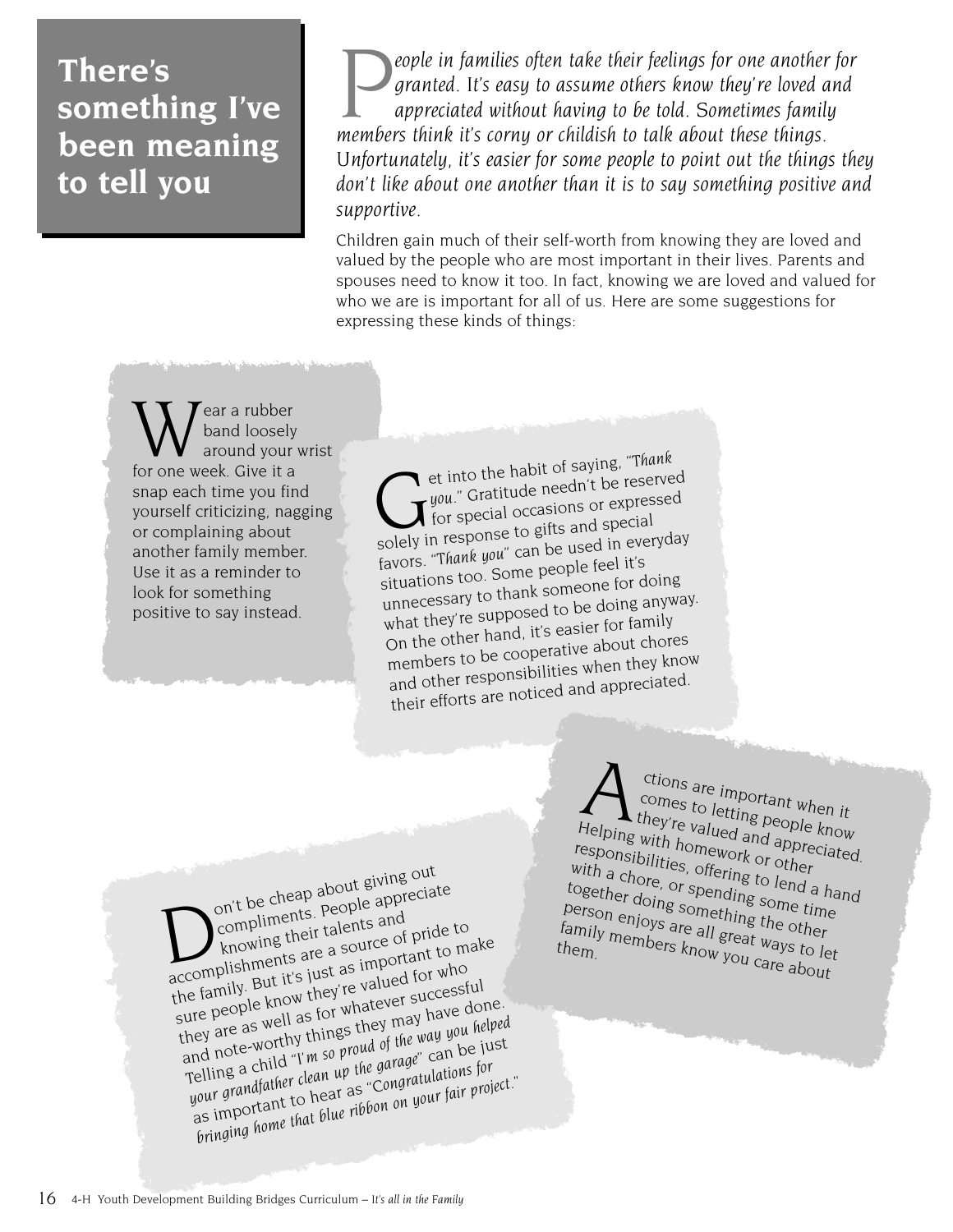Here are some activities to help your family pay attention to the things that make each person special:

# **The Name Game**

Use the letters in someone's name to spell out special things about him or her.

For example **Caring, great with Children, Charming.**<br>...cares for **a**nimals <sup>A</sup>.........cares for **<sup>a</sup>**nimals <sup>S</sup>........writes **<sup>s</sup>**ongs, is **<sup>s</sup>**incere and **<sup>s</sup>**ensitive <sup>E</sup>.........**<sup>e</sup>**nergetic, **<sup>e</sup>**arns blue ribbons, ...helps elderly with **y**ard work

## **Compliment Corner**

Use a bulletin board to encourage family members to pay attention to one another's accomplishments, Keep a supply of scratch paper and pens close by for putting up short notes whenever someone does something special.

For example:

"*Way to go, Brad. You passed your driver's test!*"

Special schoolwork, drawings, newspaper clippings, award certificates or ribbons or other special items can also be tacked to the board to call attention to things that are worth noticing.

## **Surprise Notes**

Brighten someone's day by leaving a little note or drawing in an unexpected place. It could be a compliment, a note of thanks, or simply a way to express how you feel about the other person. Tuck the note inside a lunch bag, backpack or briefcase (or slip it into a coat pocket, shoe, or even under a pillow). It will show up when it's least expected to let someone know you're thinking of him or her.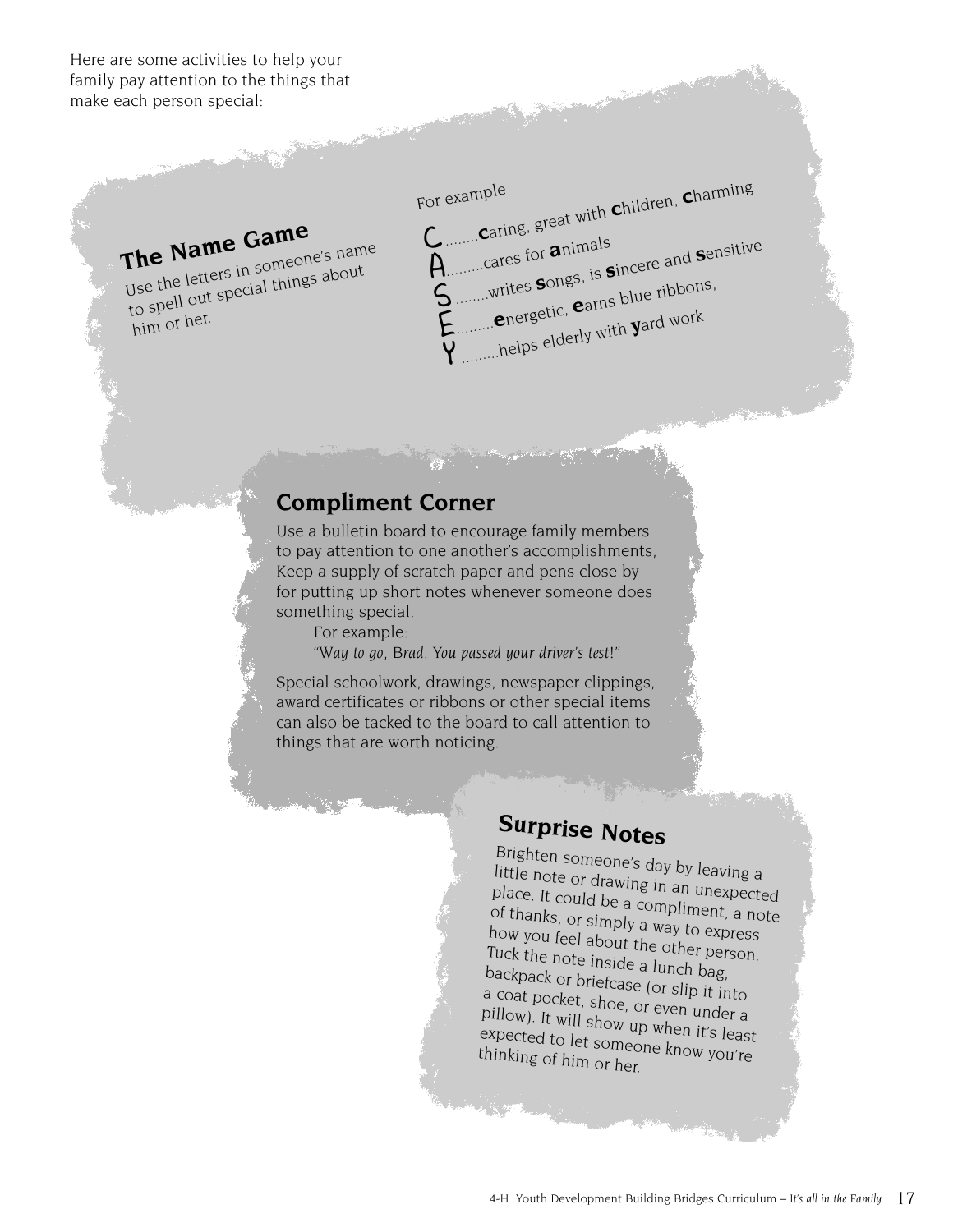**Birthday People**<br>Just about everyone loves a birthday celebration. Some families celebrate with<br>Just about everyone loves a birthday celebrations involve traditions at Birthday People<br>Just about everyone loves a birthday celebration. Some families celebrate with<br>special gifts and treats. But some of the best celebrations involve traditions and customs that don't cost a penny. Here's how to use birthdays as an opportunity for telling people how much they mean to the rest of the family:

- Write short notes or make hand-made cards to express personal thoughts and feelings about things that make the birthday person unique.
	- Present the birthday person with a special tribute from the whole family.
	- Write the birthday person's name across the top of a plain sheet of paper. Starting at the bottom of the page, have each family member write down something they like or appreciate about the birthday person. As eac<sup>h</sup> message is written, cover it up by turning up the bottom of the page before passing it on to the next person.
	- Keep a family birthday book to bring out each time someone has a birthday. Write the birthday person's name along with the date at the top of a page. Then have everyone else jot down what comes to mind about that person or special things that have happened to him or her during the past year.

## **Places at the dinner table**

Here's a simple idea to try the next time your family celebrates a festive dinner together—perhaps at Thanksgiving or during the holidays.

- Start with a supply of plain  $5" \times 8"$  index cards. Fold<br>them in half and write each for il them in half and write each family member's name<br>on a card.
- • While dinner is being prepared, put all the cards in a bowl and have each person take one. (If you draw your own name, put it back and try again.) Use the inside of the card to write a short note to the person whose name has been drawn. If necessary, remind relatives and friends that the purpose of the notes is to say something positive!
- •Collect the completed notes and use them for place markers at the dinner table.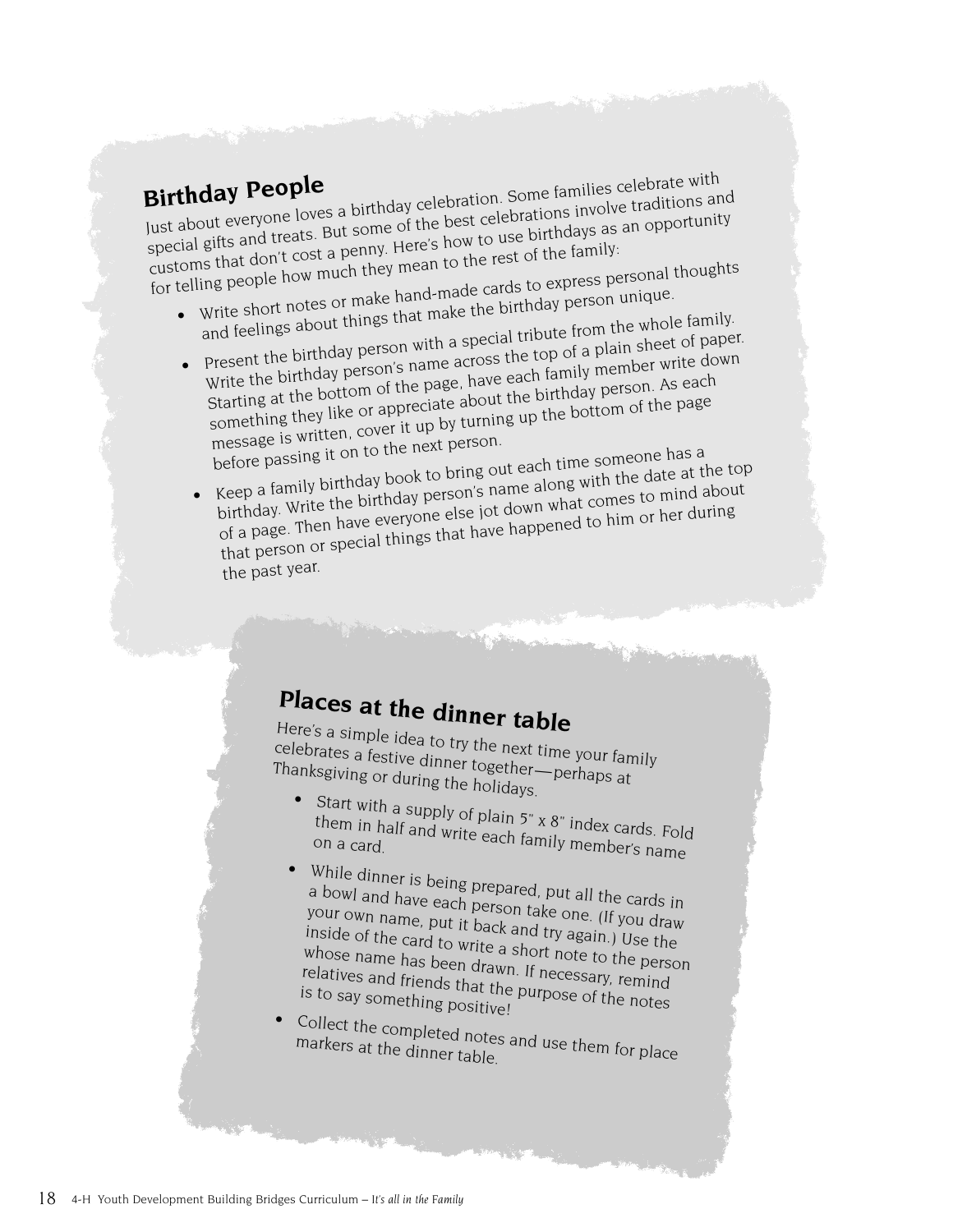ost people agree that rules are important for lots of reasons.<br>Parents have a responsibility to look after their children's<br>healthy and happy adults. Establishing sensible rules and quidelines is *Parents have a responsibility to look after their children's physical and emotional safety and help them grow up to be healthy and happy adults. Establishing sensible rules and guidelines is one of the ways to do that.*

Parents have different approaches to "rules." Some families have none at all. At times this can lead to a great deal of confusion because it's hard for children to grow up without guidelines and expectations. Other families make so many rules it's impossible to keep track of them all. Sometimes the consequences for breaking the rules may not be clear or parents fail to follow through on them. In other families the rules are unreasonable or unfair—and the consequences harsh and restrictive. This can lead to resentment and anger which often erupts into all sorts of troublesome behaviors.

The following worksheet can help you discuss the kinds of rules that are necessary at your house by talking them over with your kids. (It might be a good idea to review the tips for Listeners and Talkers on pp. 5 and 6 before you get started.)

In a society that sends kids mixed messages about what's appropriate and not appropriate, parents need to do everything they can to help kids learn how to live responsible and ethical lives.

Busy families run more efficiently when everyone knows what kinds of chores, responsibilities and behaviors are expected of them. Taking the time to talk about why these kinds of rules are why these<br>everyone understand why these<br>moont, understand why it's helps everyone understand why it's important to follow them.

Tip:

Researchers tell us kids are much more likely to follow rules when they understand why they are needed in the first place. In addition, kids benefit from the opportunity to have some input into making the rules they'll be expected to follow and what the consequences will be for breaking them. It's a chance for them to show their parents how serious they are about learning to act responsibly.

## **Rules of the game**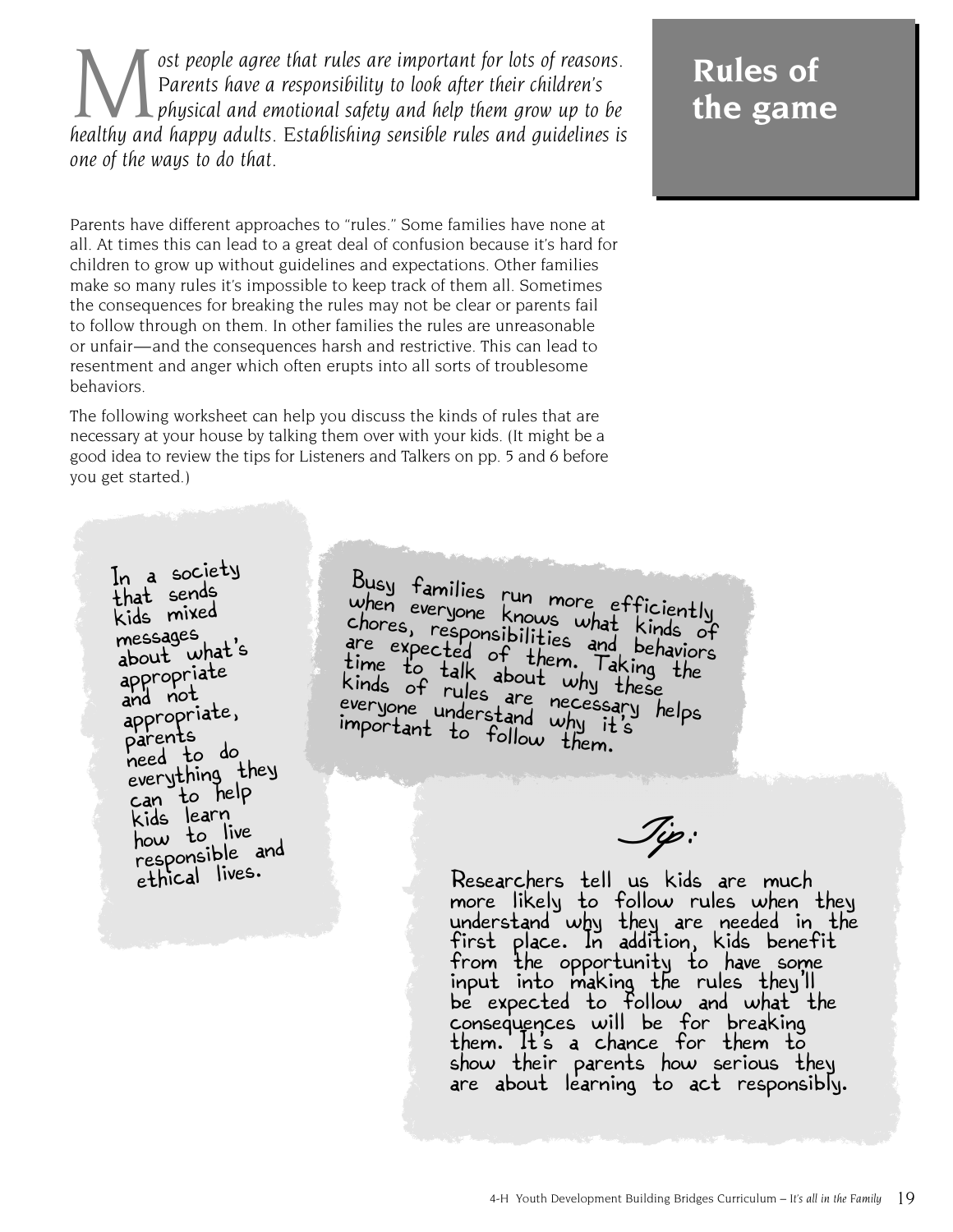## **Family Rules Worksheet**

| Rule | Why<br>Needed | <b>Considerations</b><br>or Guidelines | <b>Benefits</b><br>if Followed | <b>Consequences</b><br>if Not Followed |
|------|---------------|----------------------------------------|--------------------------------|----------------------------------------|
|      |               |                                        |                                |                                        |
|      |               |                                        |                                |                                        |
|      |               |                                        |                                |                                        |
|      |               |                                        |                                |                                        |
|      |               |                                        |                                |                                        |
|      |               |                                        |                                |                                        |
|      |               |                                        |                                |                                        |
|      |               |                                        |                                |                                        |
|      |               |                                        |                                |                                        |
|      |               |                                        |                                |                                        |
|      |               |                                        |                                |                                        |
|      |               |                                        |                                |                                        |
|      |               |                                        |                                |                                        |
|      |               |                                        |                                |                                        |
|      |               |                                        |                                |                                        |
|      |               |                                        |                                |                                        |
|      |               |                                        |                                |                                        |
|      |               |                                        |                                |                                        |
|      |               |                                        |                                |                                        |
|      |               |                                        |                                |                                        |
|      |               |                                        |                                |                                        |
|      |               |                                        |                                |                                        |
|      |               |                                        |                                |                                        |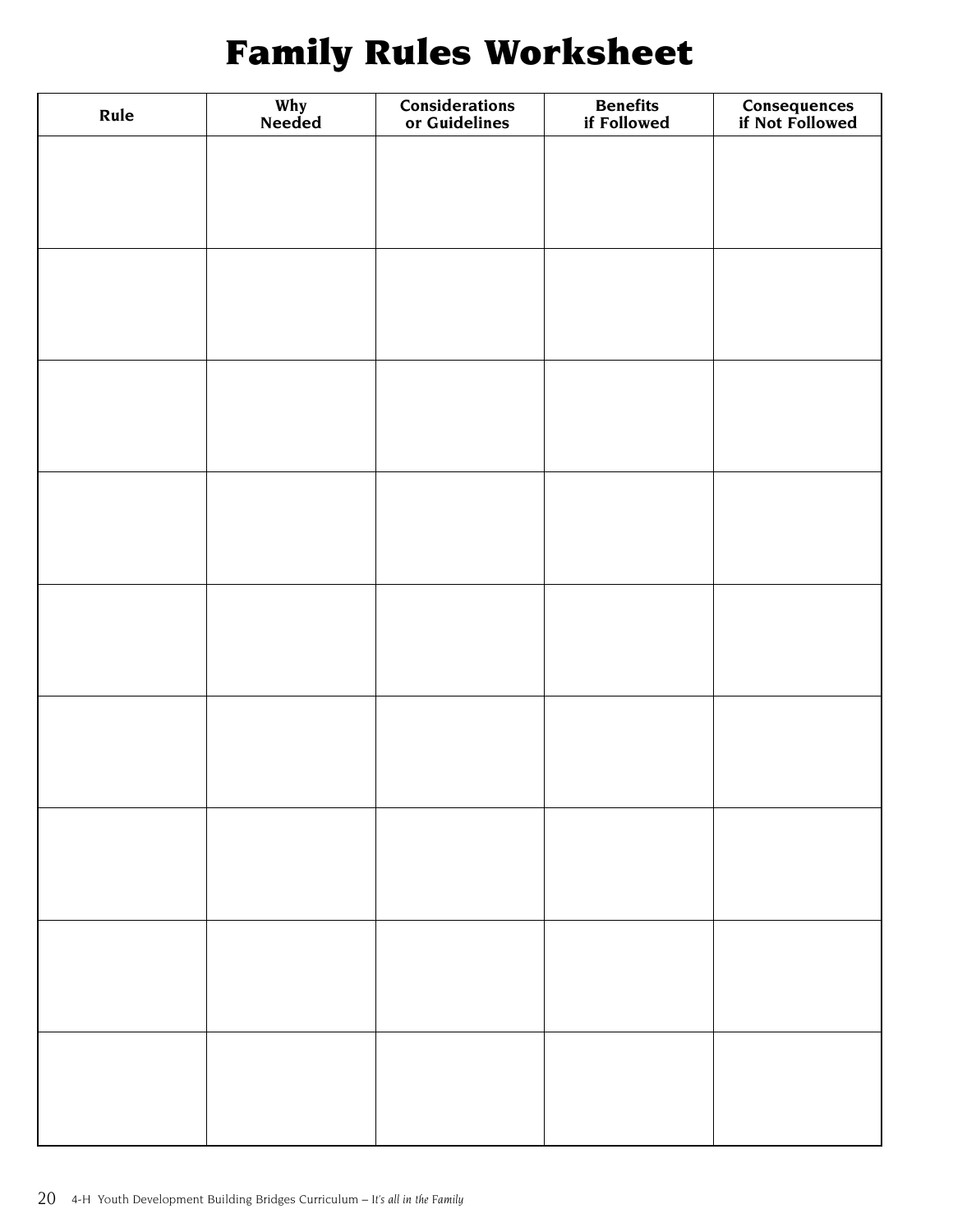**B** abies and toddlers grow up quickly. While it's a busy time,<br>most parents cherish those first years of a child's life. Once<br>imaginative, often endearing, things they say to express themselves. *most parents cherish those first years of a child's life. Once children learn to talk, it's even more exciting because of the Now is the time for parents to begin making good communication a priority by looking for opportunities to pay attention to what their children are saying. Here are some activities that can help.*

## **Toddler corner**

## **Bed-time Rituals**

Children often settle down for the night a lot easier when they're able to rely on a parent's reassuring presence at the close of the day. Children need a certain amount of structure in their lives and so the little routines that surround bedtime become very important: brushing teeth, having that last minute drink of water or trip to the bathroom, cuddling up with a familiar blanket or stuffed animal. In many families, bedtime also includes a quick story or prayer. Consistently doing these kinds of things at bedtime lends stability and consistency to children's lives.

Bedtime rituals also help build solid communication skills. Consider getting in the habit of having a nightly "tuck in-talk" as soon as your child has climbed into bed. Turn off the light (and switch on the night-light if needed.) Then take a few minutes to review the events of your child's day. Ask him or her about the best thing (or funniest, silliest, saddest, scariest, etc.) thing that happened. Or, ask about something he or she is looking forward to doing tomorrow.

## **A Book About Me**

Any parent knows that toddlers and very young children have a knack for saying the most amazing things. It's always a good idea to listen to what your little one has to say about his or her unique perspective on the world. By paying attention, you're letting your child know how much you value the things he or she is telling you. Here's a simple and enjoyable project the two of you can do together. When you're finished you'll have a treasured keepsake to remind you of your child.

Purchase a spiral bound notebook with blank pages and tell your child that it's going to be his or her "special book". Explain that you will use it to write down whatever he or she wants you to write. Consider making it a special activity that's done on a fairly regular basis. Regardless of how often you write, it will be helpful to focus your child's attention on something specific. You may want to ask a question to get your child talking. *("If you were the mommy or daddy in this family, what would you do tomorrow?" "Tell me about the house you're building in the sandbox" "What did you see when we took Grandpa to the airport?")* Make sure to copy, word for word, the things your child tells you and then read it back to make sure you've got it right. Consider asking your child to illustrate each<br>story with a special drawing. And don't forget<br>to date whatever you write story with a special drawing. And don't fight.<br>to date whatever you write. And don't forget

Another idea is to paste a few snapshots into the book and copy down what your child tells you to say about them. Just be sure to use archival quality adhesive and acid free paper!

For more ideas about family writing activities, be sure to check out page 15 of this booklet!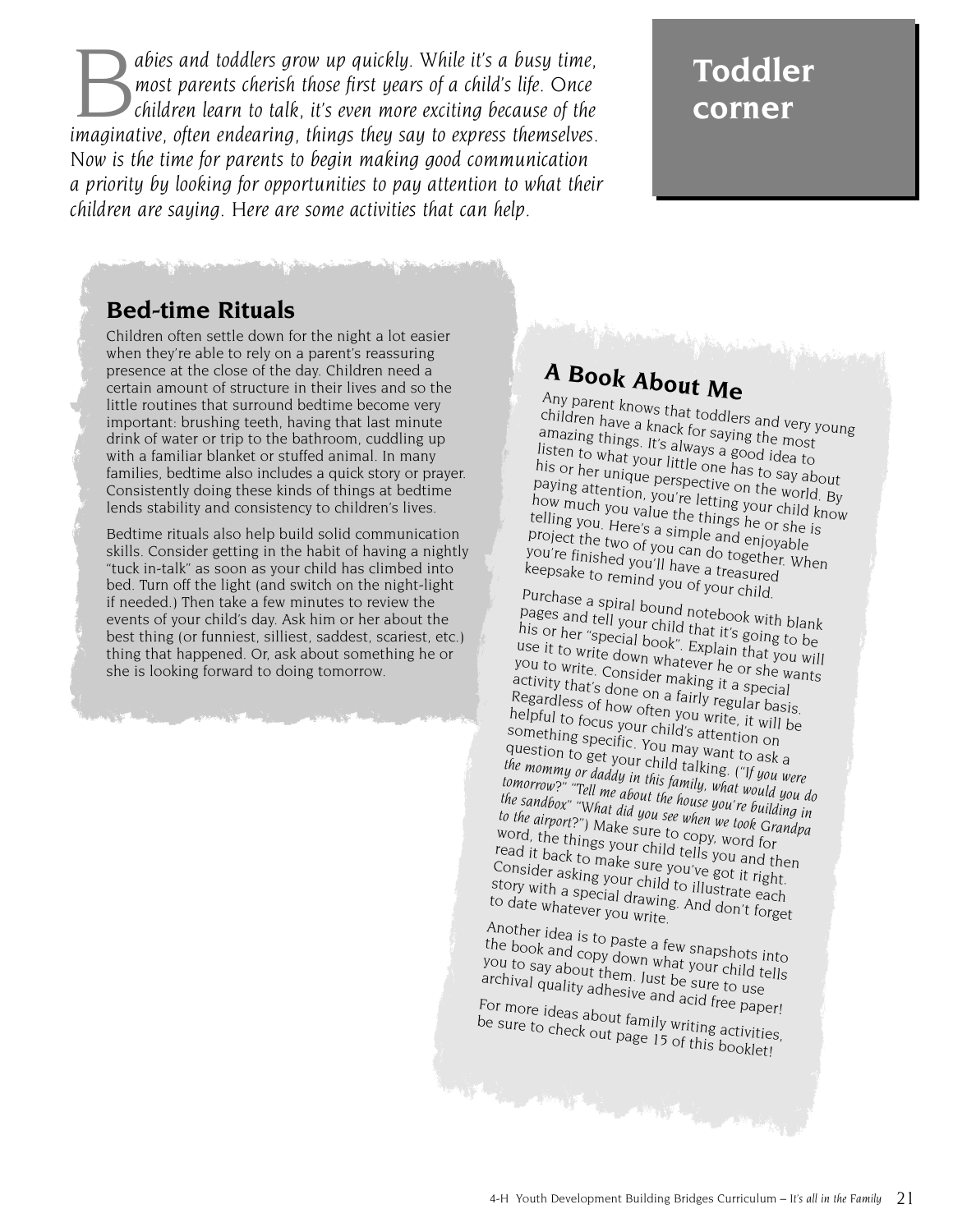## **Taped Books**

Little children love listening to the sound of a familiar voice reading a favorite story. Grown-ups enjoy it too, and that's why reading aloud is a timehonored tradition in many families. Even though people in today's families don't always live in the poople in coday or animals done dinays in the most still keep that tradition alive. Divorced parents, grandparents, aunts, uncles, and other relatives can tape record themselves reading aloud to a child who lives far away and has a cassette tape recorder handy.

Purchase a blank cassette tape and a children's book. Tape-record yourself as you read the book

aloud.<br>Send both the book and the tape to the child. He or she can follow along and turn the pages of the book while listening to the sound of your voice reading it

aloud. For more suggestions about sharing books with children, be sure to check out page 14 of this booklet!

# **Unbirthday Parties**

Waiting for a year to go by until it's time for another birthday can seem like an eternity to a young child. An unbirthday party is the perfect solution—especially since it's always a good idea to find reasons for having a family celebration. Depending on the size of your family, you may want to have one big unbirthday party for everyone. Or if you have a smaller family, consider scheduling individual parties.

Little children can get involved in making party decorations and help decide what to serve for refreshments. Make sure there's a birthday cake with a candle for each person in the family, and don't forget to sing "Happy Unbirthday to Us". Gifts, on the other hand, should probably be discouraged on the grounds that it's nice to have something special to look forward to when real birthdays roll around. But if your family insists on having presents to unwrap, keep things simple. Wrap up ordinary household items—a tube of toothpaste, box of crayons, package of raisins, bar of soap, etc.—to be put into a grab bag so each family member gets something.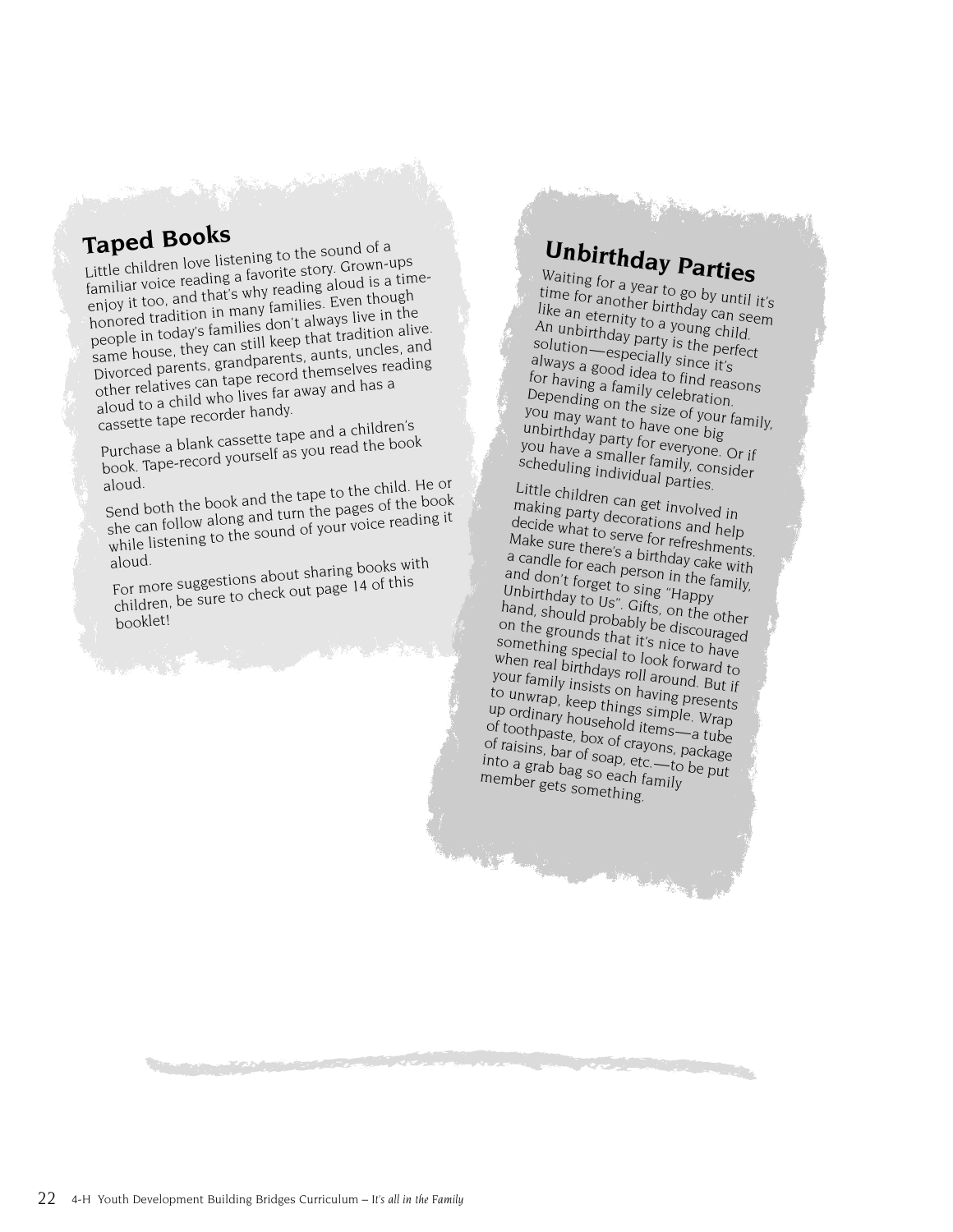

## *Other books in this series include:*

### **4-H Public Speaker's Handbook:**

*A Youth's Guide to Preparing and Presenting Speeches and Demonstrations*

## **A Parent's Guide to Public Speaking**

*Helping Your Child Plan, Prepare and Practice Speeches and Demonstrations*

#### **Communication Activities for 4-H Clubs and Other Youth Groups**

## **Crazy about Books:**

*Having Fun with a Reading Circle*

## **Voices from the Past:**

*Listening to People with Stories to Tell*

## **Teaching Resources for Youth Educators:**

*Source Book of Activities, Projects, Handouts and Other Ideas for Teaching Communication Skills*

**Continued by Continued by Continued by Continued by Continued by Continued by Continued by Continued by Continued** 

## **Creative Wordworking:**

*Fun Ideas for Writers*